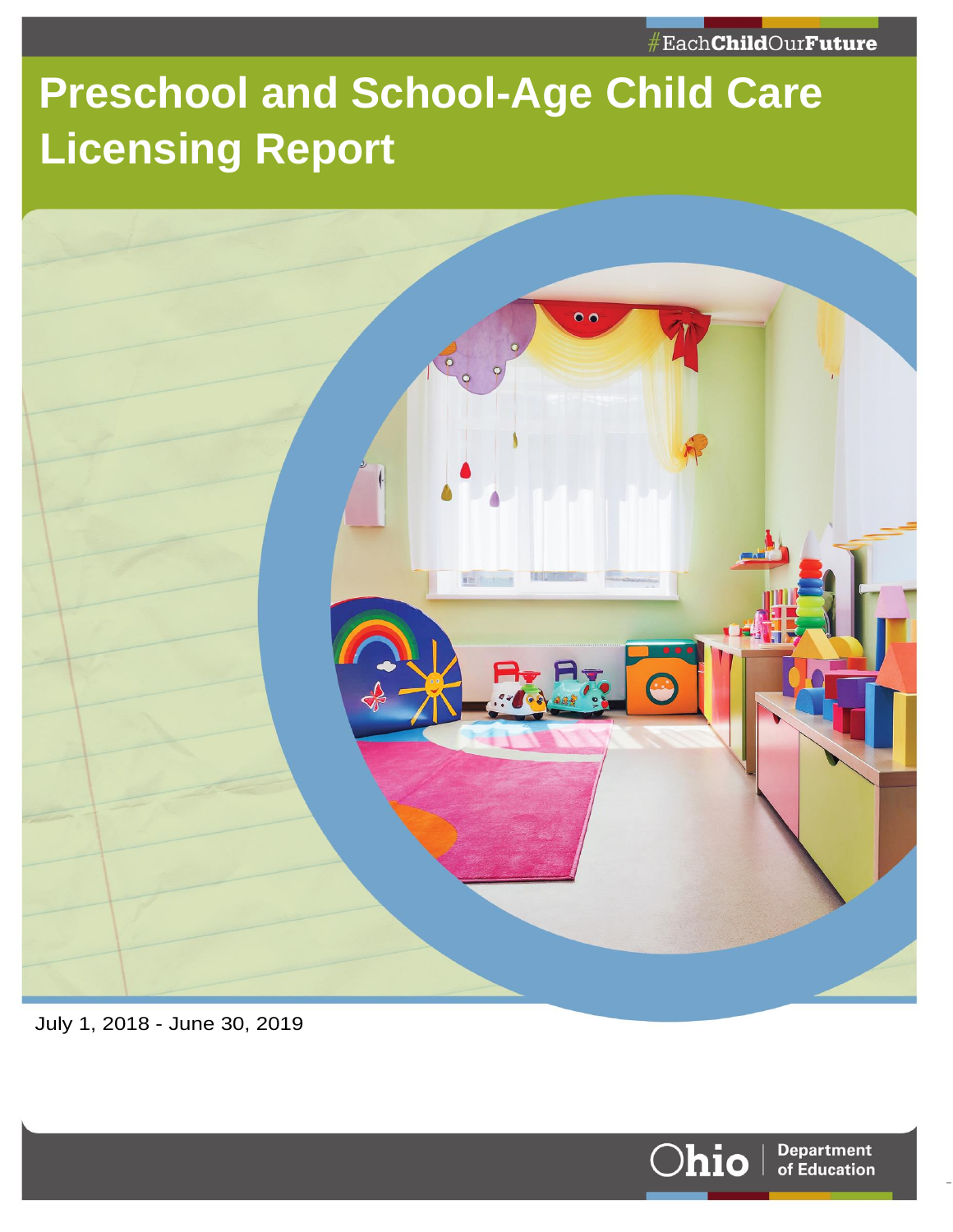**NUMBER OF** 

**Department** of Education

#### **Introduction**

#### As required by [Ohio Revised Code 3301.57 \(E\):](http://codes.ohio.gov/orc/3301.57)

*"The Department of Education shall prepare an annual report on inspections conducted under this section. The report shall include the number of inspections conducted, the number and types of violations found, and the steps taken to address the violations. The Department shall file the report with the governor, the president and the minority leader of the senate, and the speaker and minority leader of the House of Representatives on or before the first day of January of each year, beginning in 1999."*

#### **Sites licensed between July 1, 2018 - June 30, 2019**

Total number of sites licensed by the Ohio Department of Education: 1,896 (preschool and/or school-age child care)

– Total number of Department of Education-licensed preschool programs: 1,506

– Total number of Department of Education-licensed school-age child care programs: 390 Note: Some sites may have both preschool and school-age child care programs, so total sites licensed will not equal preschool + school-age child care licenses.

#### **ENROLLMENT**

| Total preschool children (birth-5 years)       | 71,765 |
|------------------------------------------------|--------|
| Total school-age children (5-14 years)         | 25,593 |
| Total preschool and school age children served | 97,358 |

|                                                              | NUMBER OF    |
|--------------------------------------------------------------|--------------|
| <b>DETAILS OF THE FUNDING SOURCES FOR PRESCHOOL PROGRAMS</b> | <b>SITES</b> |
| Tuition                                                      | 1,064        |
| <b>Preschool Special Education</b>                           | 786          |
| Early Childhood Education Grant                              | 448          |
| <b>Locally Funded</b>                                        | 129          |
| <b>Head Start</b>                                            | 116          |
| <b>Publicly Funded Child Care</b>                            | 81           |
| <b>Boards of Developmental Disabilities</b>                  | 13           |
|                                                              |              |
|                                                              |              |

#### **DETAILS OF THE FUNDING SOURCES FOR SCHOOL AGE**

| School Age Child Care                        | 171 |
|----------------------------------------------|-----|
| Tuition                                      |     |
| 21st Century Community Learning Center Grant | 150 |
| <b>Publicly Funded Child Care</b>            |     |
| <b>Locally Funded</b>                        |     |

#### **SITE INSPECTIONS CONDUCTED BETWEEN July 1, 2018 - June 30, 2019**

| Number of unannounced site inspections conducted | 1,643 |
|--------------------------------------------------|-------|
| Number of announced site inspections conducted   | 120   |

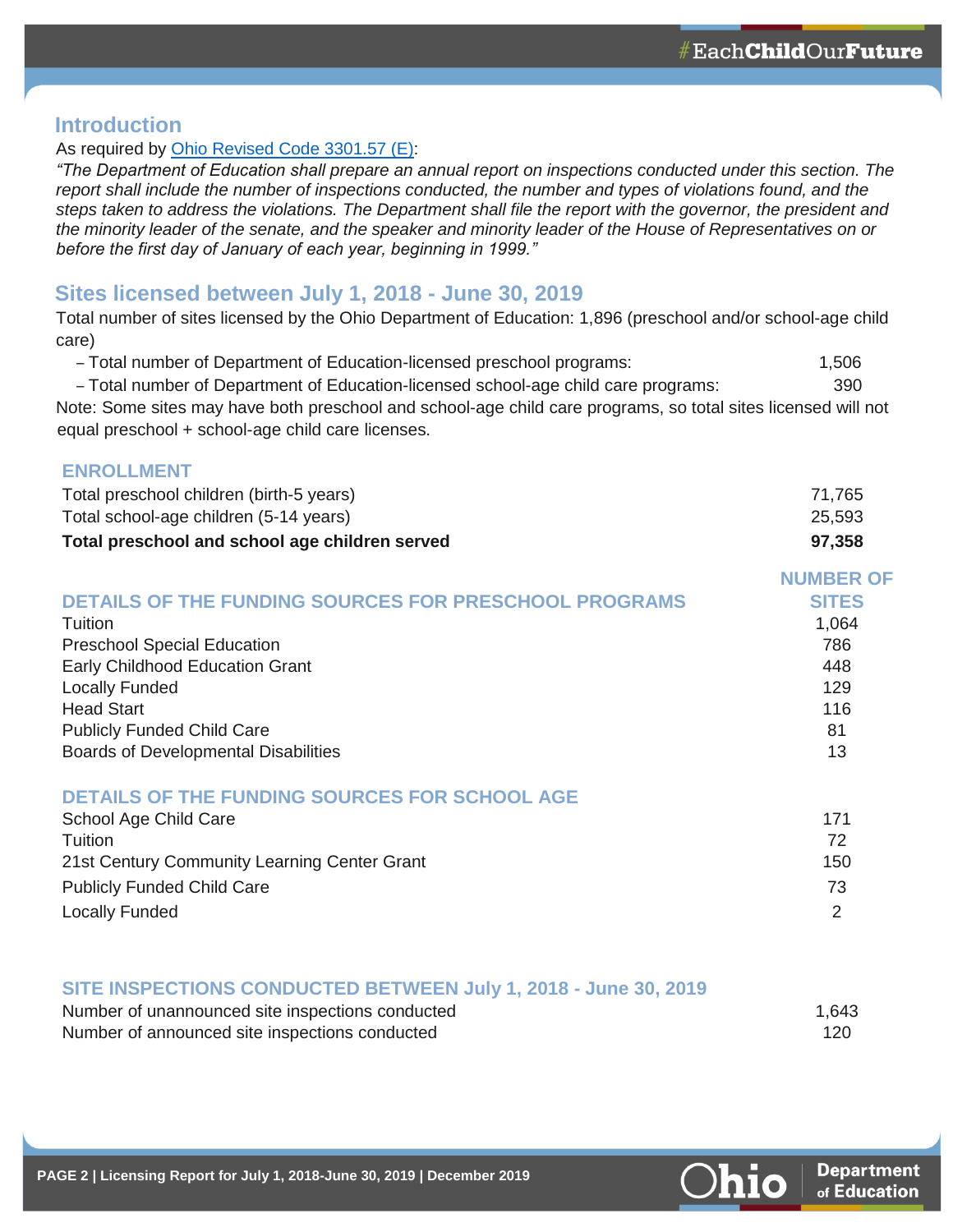**Department** of Education

#### **CORRECTIVE ACTION**

When a program was not in compliance with applicable laws and rules, the Department placed the licensee on a corrective action plan that outlined the violation issues and steps that needed to be taken to address the violations. The action plan process began by notifying programs of any noncompliance issues that required corrective action. The corrective action plan submitted needed to address the following questions:

- What short-term or immediate action has been taken to correct the area of noncompliance?
- Please explain the planned changes to your system(s) or procedure(s) to prevent this noncompliance in the future?
- Who will be responsible for the ongoing implementation of the planned changes to your system(s) or procedure(s) to continue to prevent this noncompliance?

Licensing specialists verify that corrective action plans have been implemented during each program's next unscheduled compliance visit.

#### **PRESCHOOL COMPLIANCE INFORMATION FOR JULY 1, 2018 - JUNE 30, 2019**

**1329 preschool site visit reports documented full compliance** (announced and unannounced visits).

| <b>OHIO ADMINISTRATIVE</b><br><b>CODE</b>                      | <b>MOST FREQUENT PRESCHOOL VIOLATION</b><br><b>CITED</b>                                                                                                                         | <b>NUMBER OF</b><br><b>VIOLATIONS</b> |
|----------------------------------------------------------------|----------------------------------------------------------------------------------------------------------------------------------------------------------------------------------|---------------------------------------|
| 3301-37-08 Child Medical<br>Statement                          | A review of children's records indicated that some<br>medical statements were more than 13 months<br>old.                                                                        | 167                                   |
| 3301-37-04 Criminal<br><b>Background Check</b><br>Requirements | During the inspection and review of staff files, one<br>or more staff members did not have BCII and FBI<br>background checks on file for review.                                 | 160                                   |
| 3301-37-04 Staff Medical<br>Statement                          | During the inspection and review of staff files, one<br>or more staff members did not have a medical<br>statement on file.                                                       | 113                                   |
| 3301-37-07 Medication<br><b>Administration Requirements</b>    | No medication log was available for a medication<br>being given to a child. The log must include a log<br>of the dosage, date, and time each time<br>medication is administered. | 102                                   |
| 3301-37-05 Annual fire<br>Inspection                           | The fire inspection on file was more than12<br>months old.                                                                                                                       | 96                                    |

#### **SCHOOL-AGE CHILD CARE COMPLIANCE INFORMATION FOR JULY 1, 2018 - JUNE 30, 2019**

**316 school-age child care site visit reports documented full compliance** (announced and unannounced visits)**.**

| <b>OHIO ADMINISTRATIVE</b><br><b>CODE</b>                                                                           | <b>MOST FREQUENT SCHOOL-AGE CHILD CARE NUMBER OF</b><br><b>VIOLATION CITED</b>                                                                                                          | <b>VIOLATIONS</b> |
|---------------------------------------------------------------------------------------------------------------------|-----------------------------------------------------------------------------------------------------------------------------------------------------------------------------------------|-------------------|
| 3301-32-03 Staff First Aid,<br>CPR, Child Abuse and<br><b>Communicable Disease</b><br><b>Training Certification</b> | On the day of the inspection, no staff member with<br>current valid child abuse recognition and<br>prevention certification was on-site during the time<br>children were in attendance. | 117               |
| 3301-32-02 Staff Medical<br><b>Statements</b>                                                                       | On the day of the inspection, all staff did not have<br>completed medical examinations on file.                                                                                         | 74                |

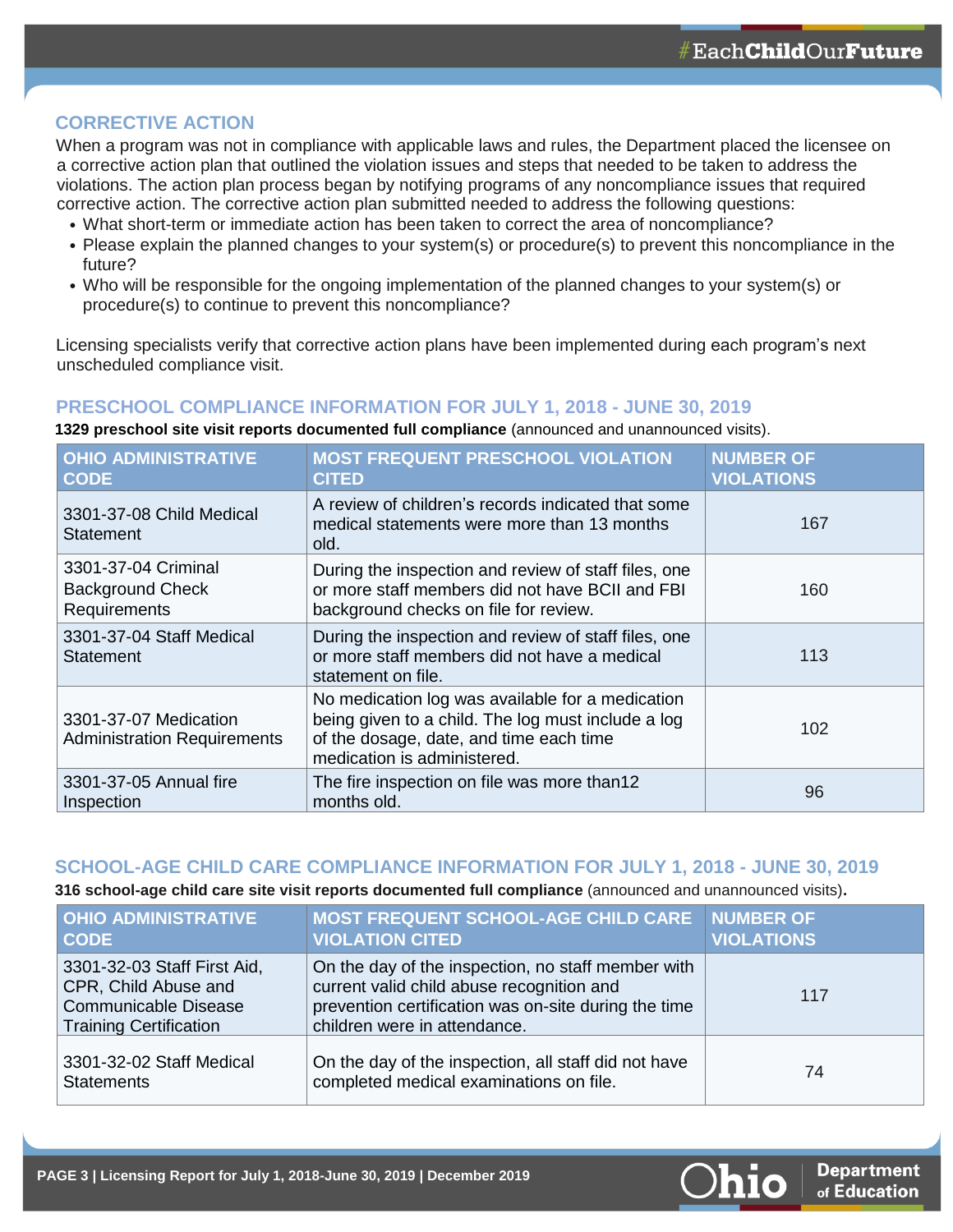| 3301-32-04 Annual fire<br>inspection                                           | On the day of the inspection, the program did not<br>have a current annual fire inspection available for<br>review.                                                                                       | 33 |
|--------------------------------------------------------------------------------|-----------------------------------------------------------------------------------------------------------------------------------------------------------------------------------------------------------|----|
| 3301-32-05 Written<br>Philosophy, Goals, Objectives,<br>and Daily Plans        | During the inspection, it was observed the<br>program did not have written daily plans.<br>The program also did not have written goals and<br>objectives or a written philosophy available for<br>review. | 23 |
| 3301-32-10 License,<br>Compliance Report, and<br><b>Corrective Action Plan</b> | During the inspection, the most recent compliance<br>report was not posted. It is to be posted in a<br>conspicuous place.                                                                                 | 21 |

### **Complaints and Incident Injuries Report**

The Child Care Development Block Grant (CCDBG) Act of 2014 requires the Ohio Department of Education to provide information regarding the numbers of serious injuries, incidences of substantiated child abuse and/or neglect and deaths in child care settings beginning with the State Fiscal Year 2016.

#### **July 1, 2018 – June 30, 2019**

| <b>PROGRAM TYPE NUMBER OF</b> | <b>SUBSTANTIATED CHILD</b><br><b>ABUSE AND NEGLECT</b> | <b>NUMBER OF INCIDENT</b><br><b>INJURY REPORT</b> | <b>NUMBER OF DEATHS</b> |
|-------------------------------|--------------------------------------------------------|---------------------------------------------------|-------------------------|
| Preschool                     |                                                        |                                                   |                         |
| School-age Child<br>Care      |                                                        |                                                   |                         |

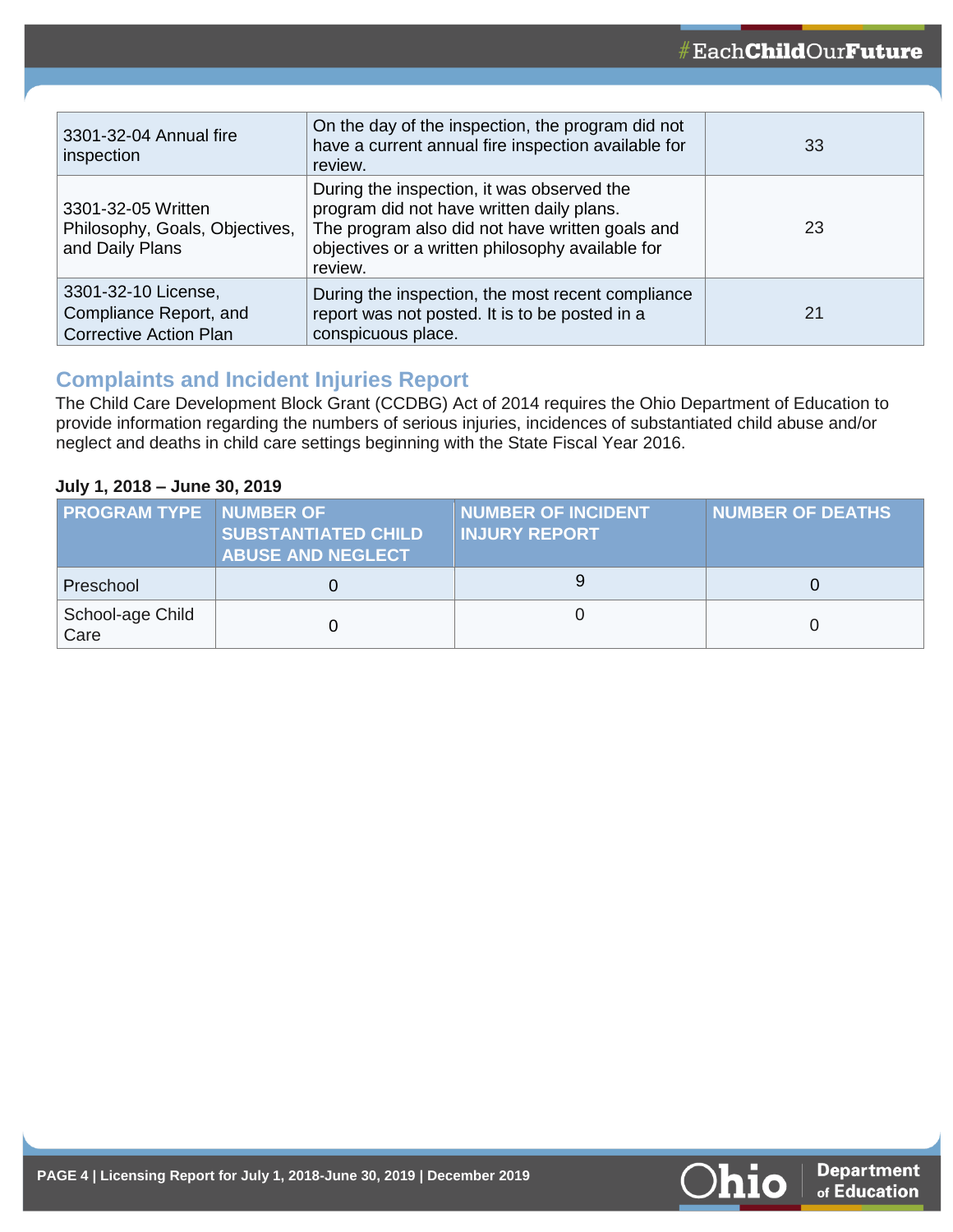# **Preschool and School-Age Child Care Licensing Violations Fiscal Year 2019**

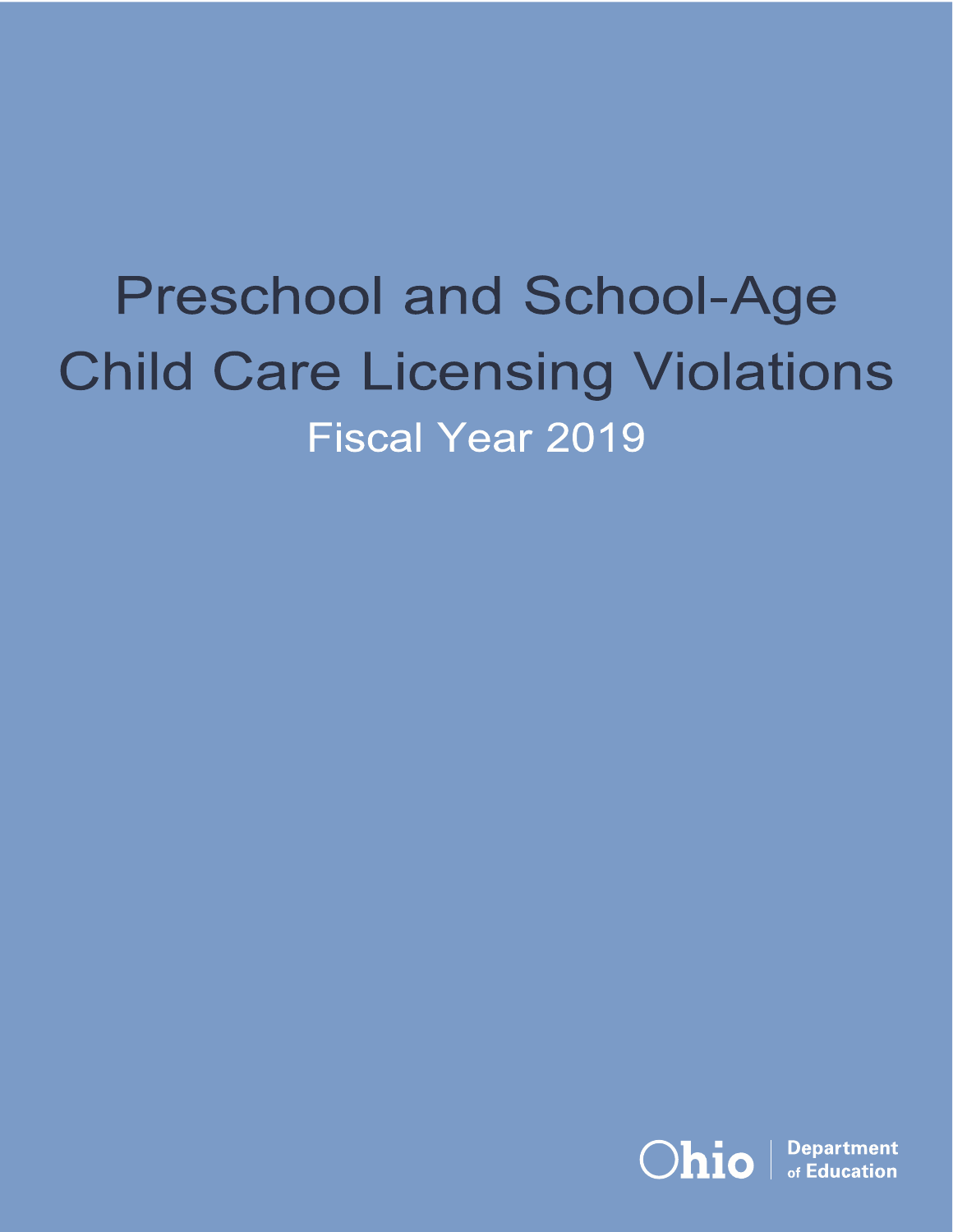This report provides a summary of the details related to violations of preschool and school-age child care licensing rules, as noted by licensing personnel conducting on-site visits during the 2018 - 2019 fiscal year. Violations must be corrected. The first step in correction is the creation and implementation of a written corrective action plan.

| <b>PRESCHOOL RULE</b><br><b>CITATION</b><br>(All rule numbers are<br>references to the Ohio<br><b>Administrative Code)</b> | <b>EXPLANATION</b>                                                                                                                                                                                                                                                                       | <b>NUMBER OF</b><br><b>VIOLATIONS</b> |
|----------------------------------------------------------------------------------------------------------------------------|------------------------------------------------------------------------------------------------------------------------------------------------------------------------------------------------------------------------------------------------------------------------------------------|---------------------------------------|
| 3301-37-02 Child Left Outside                                                                                              | A child was left alone outside of the building.                                                                                                                                                                                                                                          | 1                                     |
| 3301-37-02 Child Left<br>Unattended                                                                                        | Child left unattended on a field trip or in a vehicle or,<br>otherwise, transportation policies are not followed.                                                                                                                                                                        | 3                                     |
| 3301-37-02 Compliance and<br><b>Corrective Action</b>                                                                      | During the inspection, it was observed the center's<br>compliance report was not posted in a location visible to<br>parents. Most recent written compliance reports shall be<br>posted in a conspicuous place near the posted program<br>license.                                        | 10                                    |
| 3301-37-02 Inappropriate<br><b>Discipline</b>                                                                              | Involvement of staff in inappropriate discipline or physical<br>abuse, neglect or endangerment is substantiated by a<br>public service finding. Ohio Department of Education<br>specialist observed a staff member engage in<br>inappropriate discipline during a classroom ratio check. | 1                                     |
| 3301-37-02 Change of<br>Location/Capacity                                                                                  | A preschool program operated by a public school, county<br>board of Developmental Disabilities, educational service<br>center or eligible nonpublic school did not submit a change<br>of capacity amendment for inspection of the new space<br>before beginning with children.           | 6                                     |
| 3301-37-02 Child Left<br>Unattended                                                                                        | A child left unattended on a field trip or in a vehicle or,<br>otherwise, transportation policies are not followed.                                                                                                                                                                      | 1                                     |
| 3301-37-02 Compliance and<br><b>Corrective Action</b>                                                                      | During the inspection, it was observed the center's<br>compliance report was not posted in a location visible to<br>parents.                                                                                                                                                             | 30                                    |
| 3301-37-02 Employment<br>without fingerprinting / known<br>conviction                                                      | An employee remains employed with a known prohibited<br>conviction.                                                                                                                                                                                                                      | $\overline{2}$                        |
| 3301-37-03 Daily Schedule                                                                                                  | There was no written daily schedule available for review.                                                                                                                                                                                                                                | 1                                     |
| 3301-37-03 Nap/Rest-Time<br>Requirements                                                                                   | During the inspection, there was no evidence that a quiet<br>space is provided for children who want to rest or nap.                                                                                                                                                                     | 3                                     |

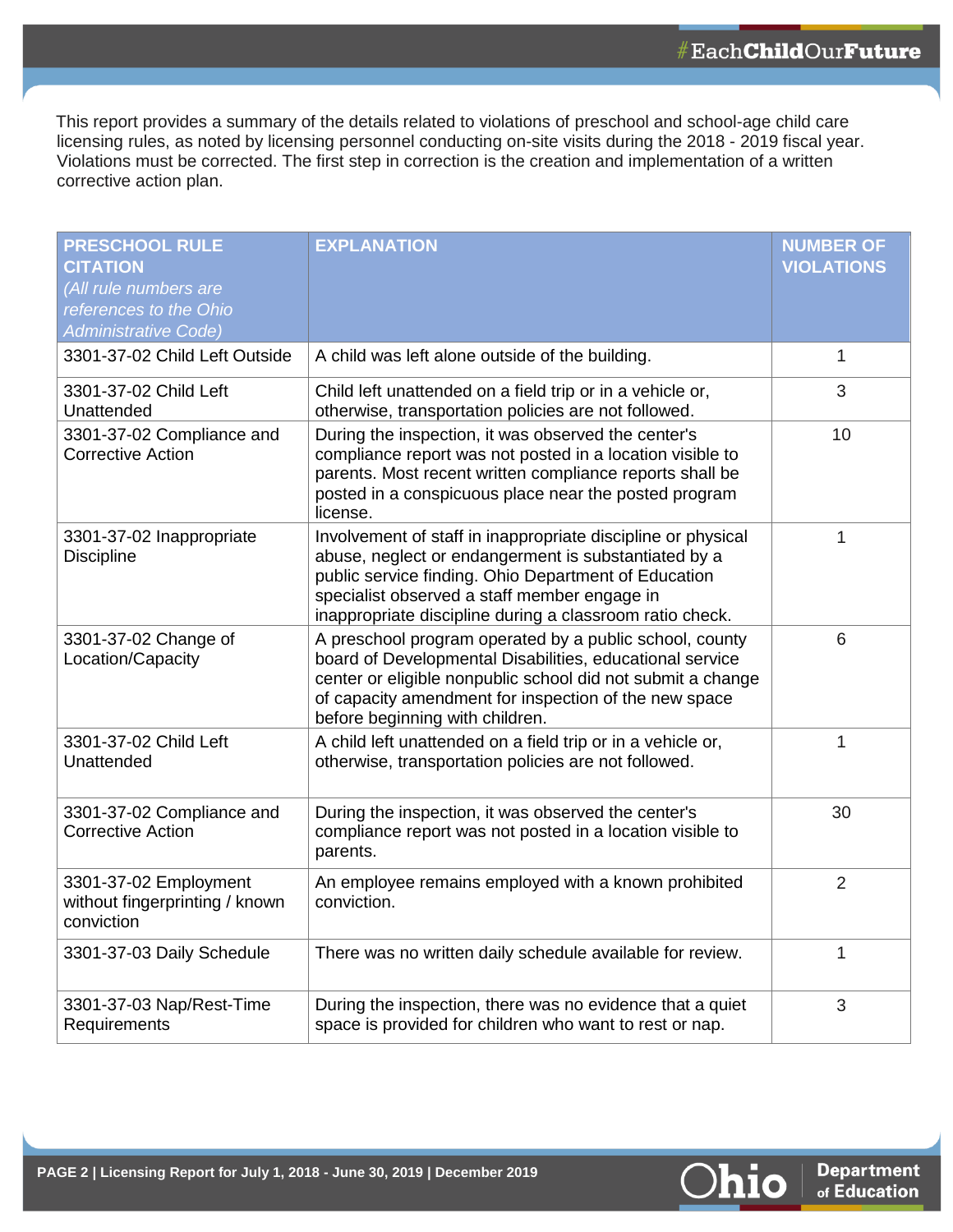| <b>PRESCHOOL RULE</b><br><b>CITATION</b><br>(All rule numbers are<br>references to the Ohio<br><b>Administrative Code)</b> | <b>EXPLANATION</b>                                                                                                                                                                                                                                                                                                                                                                                                                                                      | <b>NUMBER OF</b><br><b>VIOLATIONS</b> |
|----------------------------------------------------------------------------------------------------------------------------|-------------------------------------------------------------------------------------------------------------------------------------------------------------------------------------------------------------------------------------------------------------------------------------------------------------------------------------------------------------------------------------------------------------------------------------------------------------------------|---------------------------------------|
| 3301-37-03 Nap/Rest-Time:<br>Cot Requirements and Flexible<br>Schedule                                                     | During the inspection, there was no evidence that a mat or<br>cot is provided for each child who attends the center for<br>five hours or more a day.                                                                                                                                                                                                                                                                                                                    | 2                                     |
| 3301-37-03 Nap/Rest-Time<br>Requirements                                                                                   | The daily written plan for the full-day program did not have<br>a nap/rest period reflected in the daily written program.                                                                                                                                                                                                                                                                                                                                               | 3                                     |
| 3301-37-03 Nap/Rest-Time:<br><b>Cot Requirements and Flexible</b><br>Schedule                                              | During the inspection, there was no evidence that a mat or<br>cot is provided for each child who attends the center for<br>five hours or more a day.                                                                                                                                                                                                                                                                                                                    | 2                                     |
| 3301-37-03 Parent Handbook                                                                                                 | During the inspection, there was no parent handbook<br>available for review.                                                                                                                                                                                                                                                                                                                                                                                            | 33                                    |
| 3301-37-03 Philosophy and<br>Goals                                                                                         | During the inspection and review of program policies, there<br>was no written philosophy and goals in the parent<br>handbook.                                                                                                                                                                                                                                                                                                                                           | 3                                     |
| 3301-37-03 Progress<br><b>Reporting and Parent</b><br>Conferences                                                          | During the inspection, there was no evidence that<br>parent/teacher conferences are held twice a year.                                                                                                                                                                                                                                                                                                                                                                  | $6\phantom{1}6$                       |
| 3301-37-03 Written Curriculum                                                                                              | During the inspection, a written curriculum was not<br>available for review.                                                                                                                                                                                                                                                                                                                                                                                            | 3                                     |
| 3301-37-04 Accredited<br>Montessori Method Program                                                                         | During the inspection, it was observed that the accredited<br>Montessori program combined three- to five-year-old<br>children with kindergarten children. The program did not<br>follow one or both of the following requirements: maximum<br>number of children per preschool staff member is to be 12<br>and the maximum group is to be 24 children. The<br>maximum group size in three classrooms during the on-site<br>visit exceeded the maximum group size of 24. | $\overline{2}$                        |
| 3301-37-04 Additional<br>Background Check for Sex<br><b>Offender Registry</b><br>Requirements                              | On the day of the inspection, staff members working in a<br>program receiving Publicly Funded Child Care funding did<br>not have evidence of the additional background checks.<br>Due to the program having a Head Start agreement, all<br>staff under the program license must have the additional<br>background checks completed. Currently, only the Head<br>Start staff have the additional background checks<br>completed.                                         | 51                                    |
| 3301-37-04 Criminal<br><b>Background Check</b><br>Requirements                                                             | During the inspection and review of staff files, one or more<br>staff members did not have BCII and FBI background<br>checks and/or evidence of five-year updates on file for<br>review.                                                                                                                                                                                                                                                                                | 160                                   |

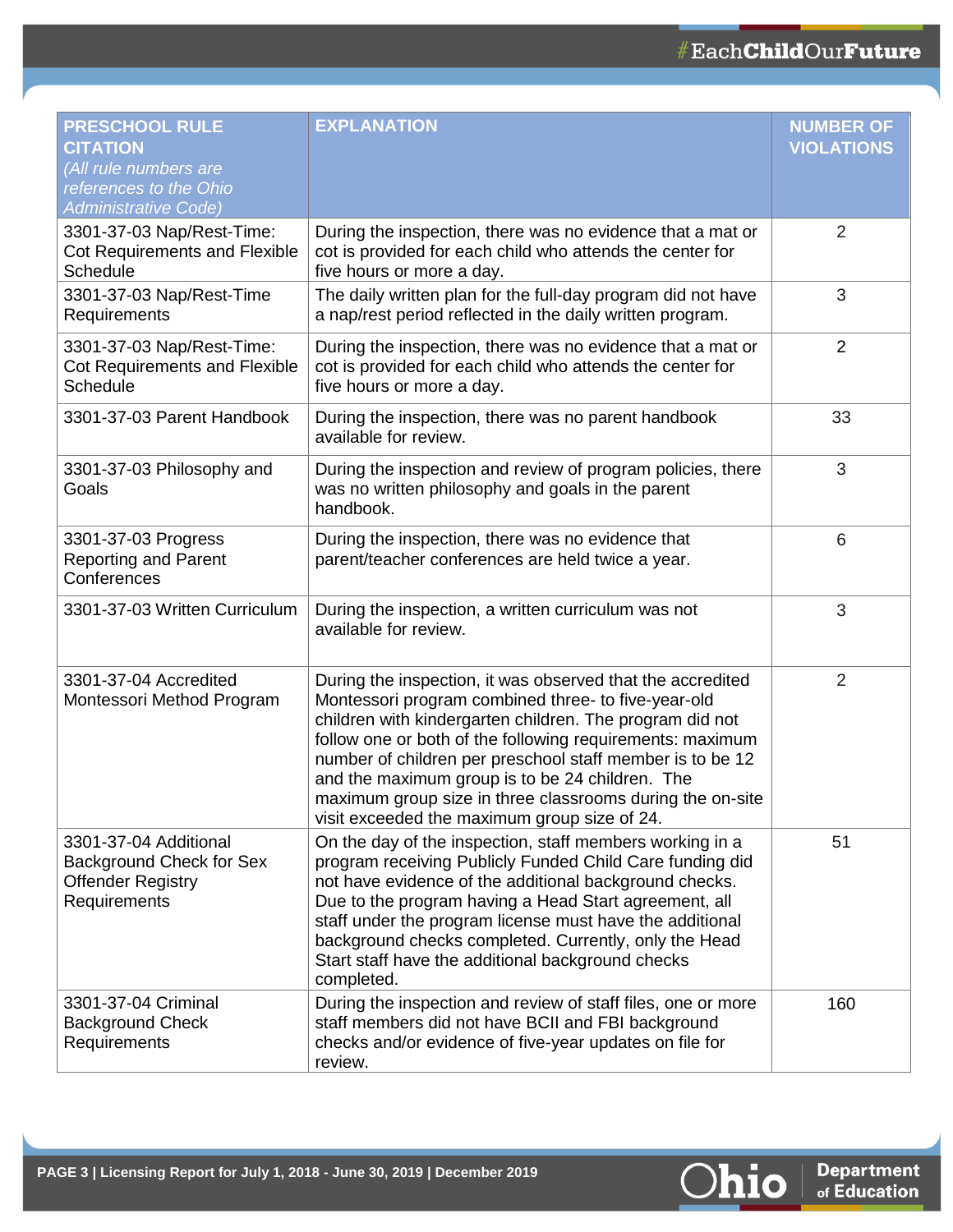| <b>PRESCHOOL RULE</b><br><b>CITATION</b><br>(All rule numbers are<br>references to the Ohio<br><b>Administrative Code)</b> | <b>EXPLANATION</b>                                                                                                                                                                                                                                 | <b>NUMBER OF</b><br><b>VIOLATIONS</b> |
|----------------------------------------------------------------------------------------------------------------------------|----------------------------------------------------------------------------------------------------------------------------------------------------------------------------------------------------------------------------------------------------|---------------------------------------|
| 3301-37-04 Director<br>Qualifications                                                                                      | During the inspection and review of the director's file, the<br>director of the preschool program operated by the public<br>school did not meet the qualifications as described in this<br>rule.                                                   | 1                                     |
| 3301-37-04 Director<br><b>Responsibilities and Onsite</b><br>Time                                                          | During the inspection, it was determined through a review<br>of schedules that the individual designated as the director<br>is not on site at least 50 percent of the time.                                                                        | 1                                     |
| 3301-37-04 Employee Medical                                                                                                | During the inspection and review of staff files, staff<br>members did not have medical statements on file.                                                                                                                                         | 68                                    |
| 3301-37-04 Extended Day<br><b>Child Care Ratio</b>                                                                         | During the inspection, the child care ratio exceeded the<br>allowable number of children per staff member.                                                                                                                                         | $\overline{2}$                        |
| 3301-37-04 Extended Day<br><b>Child Care Staff Qualifications</b>                                                          | During the inspection and review of extended-day child<br>care staff files, one or more staff did not have verification of<br>a medical examination on file.                                                                                       | 19                                    |
| 3301-37-04 Head Teacher<br>Acting as a Director<br>Qualifications                                                          | During the inspection and review of head teacher files, the<br>teacher designated as the director did not meet the<br>educator licensure requirements as a director. There was<br>no evidence on-site to review.                                   | 1                                     |
| 3301-37-04 Head Teacher<br>Qualifications                                                                                  | During the inspection, it was observed that each<br>class/group of children was not assigned a head teacher<br>who met requirements for the position. There was no<br>evidence on-site to review.                                                  | 3                                     |
| 3301-37-04 In-service Trainer<br>Requirements                                                                              | During the inspection and review of staff in-service files,<br>records lacked trainer qualification information, or the<br>trainer did not meet qualification requirements to be a<br>trainer for the Child Abuse Training for staff members.      | 5                                     |
| 3301-37-04 Maximum Group<br>Size by age of children                                                                        | During the inspection, it was observed that the staff/child<br>ratio exceeded the maximum group size by age of the<br>children.                                                                                                                    | 3                                     |
| 3301-37-04 Nap Time<br><b>Preparations Complete</b>                                                                        | During the inspection, it was observed that not all children<br>were resting or sleeping on cots/mats. Some children only<br>had a sleeping bag to sleep on/in. It is suggested that mats<br>be at least 1 inch thick.                             | 1                                     |
| 3301-37-04 Non-guilty/non-<br><b>Conviction Statement</b>                                                                  | During the inspection and review of staff files, one or more<br>staff members did not have a signed annual non-<br>guilty/non-conviction statement on file for review.                                                                             | 89                                    |
| 3301-37-04 Nonpublic Director<br>Qualifications                                                                            | During the inspection and review of the director's file, the<br>director of the non-tax-supported nonpublic school did not<br>meet the qualifications as described in this rule. Nonpublic<br>director needs to maintain a valid teaching license. | 1                                     |

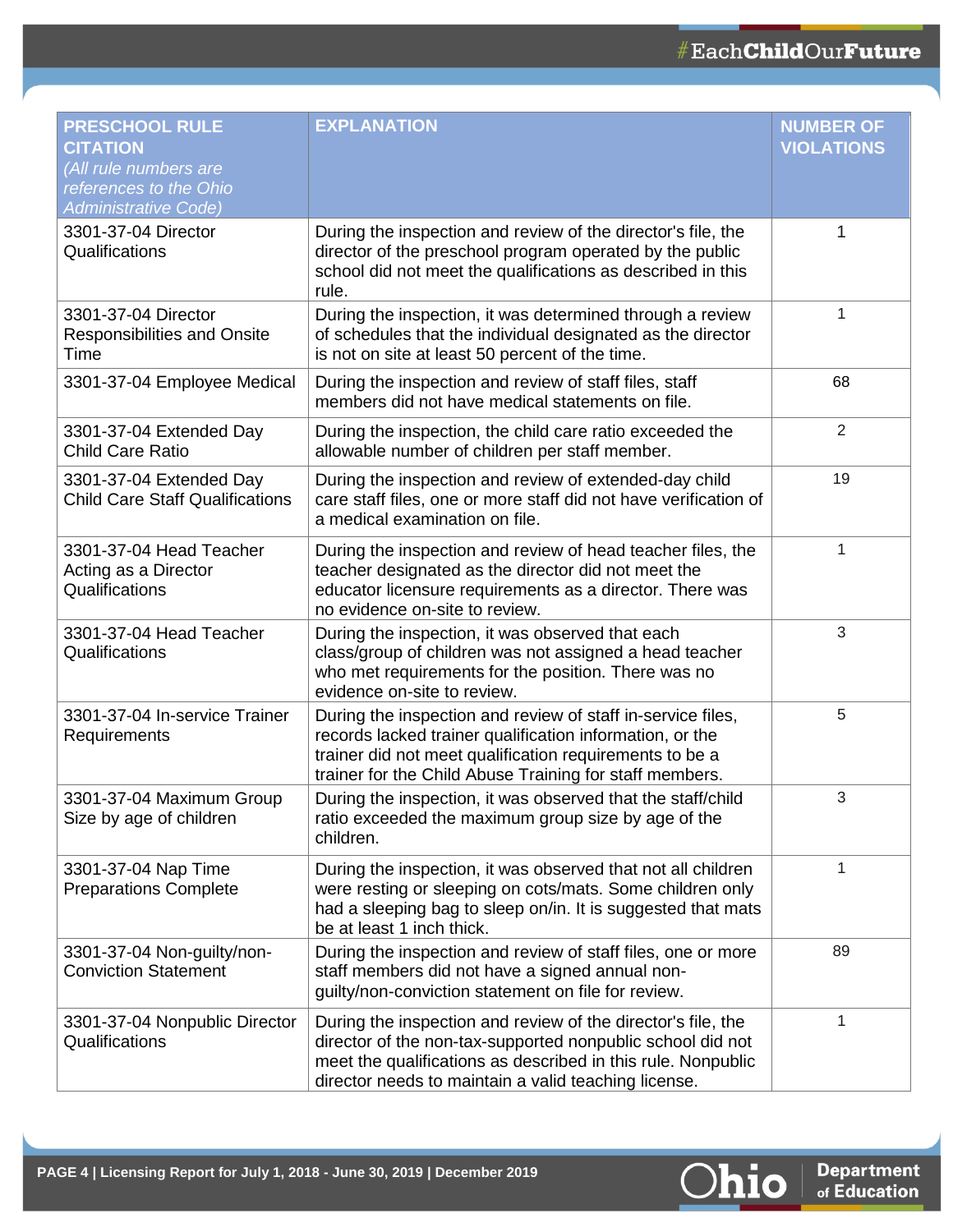| <b>PRESCHOOL RULE</b><br><b>CITATION</b><br>(All rule numbers are<br>references to the Ohio<br><b>Administrative Code)</b> | <b>EXPLANATION</b>                                                                                                                                                                                                                                                              | <b>NUMBER OF</b><br><b>VIOLATIONS</b> |
|----------------------------------------------------------------------------------------------------------------------------|---------------------------------------------------------------------------------------------------------------------------------------------------------------------------------------------------------------------------------------------------------------------------------|---------------------------------------|
| 3301-37-04 Nontax-Supported,<br>Nonpublic School Teacher<br>Qualifications                                                 | During the inspection and review of nontax-supported head<br>teacher files, one or more teachers did not meet the<br>qualifications to be a teacher in a nontax-supported<br>nonpublic school.                                                                                  | 1                                     |
| 3301-37-04 Part-time Staff<br><b>Training Hour Requirement</b>                                                             | During the inspection and review of staff files, part-time<br>staff did not have documentation of completing 10 annual<br>clock hours based upon the percentage of full-time<br>equivalency of their preschool assignment.                                                      | 19                                    |
| 3301-37-04 Public School<br><b>Substitute Qualifications</b>                                                               | During the inspection and review of substitute records, one<br>or more substitutes did not have a criminal background<br>investigation report on file after 15 school days.                                                                                                     | 29                                    |
| 3301-37-04 Responsibilities<br>and Onsite Time                                                                             | During the inspection and review of records, written<br>position descriptions were not on file and available for<br>review.                                                                                                                                                     | $\overline{2}$                        |
| 3301-37-04 Seven Or More<br>Children in Attendance                                                                         | During the inspection, it was observed that a second adult<br>was not available within the building when seven or more<br>children were present.                                                                                                                                | $\sqrt{3}$                            |
| 3301-37-04 Special Education<br><b>Staff/Child Ratios</b>                                                                  | During the inspection, it was observed that the special<br>education staff/child ratio was not maintained.                                                                                                                                                                      | 22                                    |
| 3301-37-04 Special Education<br><b>Teacher Qualifications</b>                                                              | During the inspection and review of head teacher files, one<br>or more of the special education teachers did not meet one<br>of the staff qualifications to be a teacher of special<br>education program operated by a public school or board of<br>Developmental Disabilities. | 13                                    |
| 3301-37-04 Staff Age and<br>Minimum Education<br>Requirements                                                              | During the inspection and review of staff files, one or more<br>staff members did not have a diploma on file and available<br>for review.                                                                                                                                       | 41                                    |
| 3301-37-04 Staff Annual 10<br>Hours of Training Requirement                                                                | During the inspection and review of staff files, staff who are<br>licensed by the department did not have documentation of<br>completing 10 annual clock hours.                                                                                                                 | 31                                    |
| 3301-37-04 Staff Annual<br><b>Training Year</b>                                                                            | During the inspection and review of staff files, records<br>showed that the annual training year of July first to June 30<br>is not used for calculating annual training hours.                                                                                                 | 4                                     |
| 3301-37-04 Staff In-service<br>Training                                                                                    | During the inspection and review of staff files, one or more<br>staff without an associate degree or higher did not have 10<br>annual clock hours after obtaining the required 45 training<br>hours.                                                                            | 26                                    |

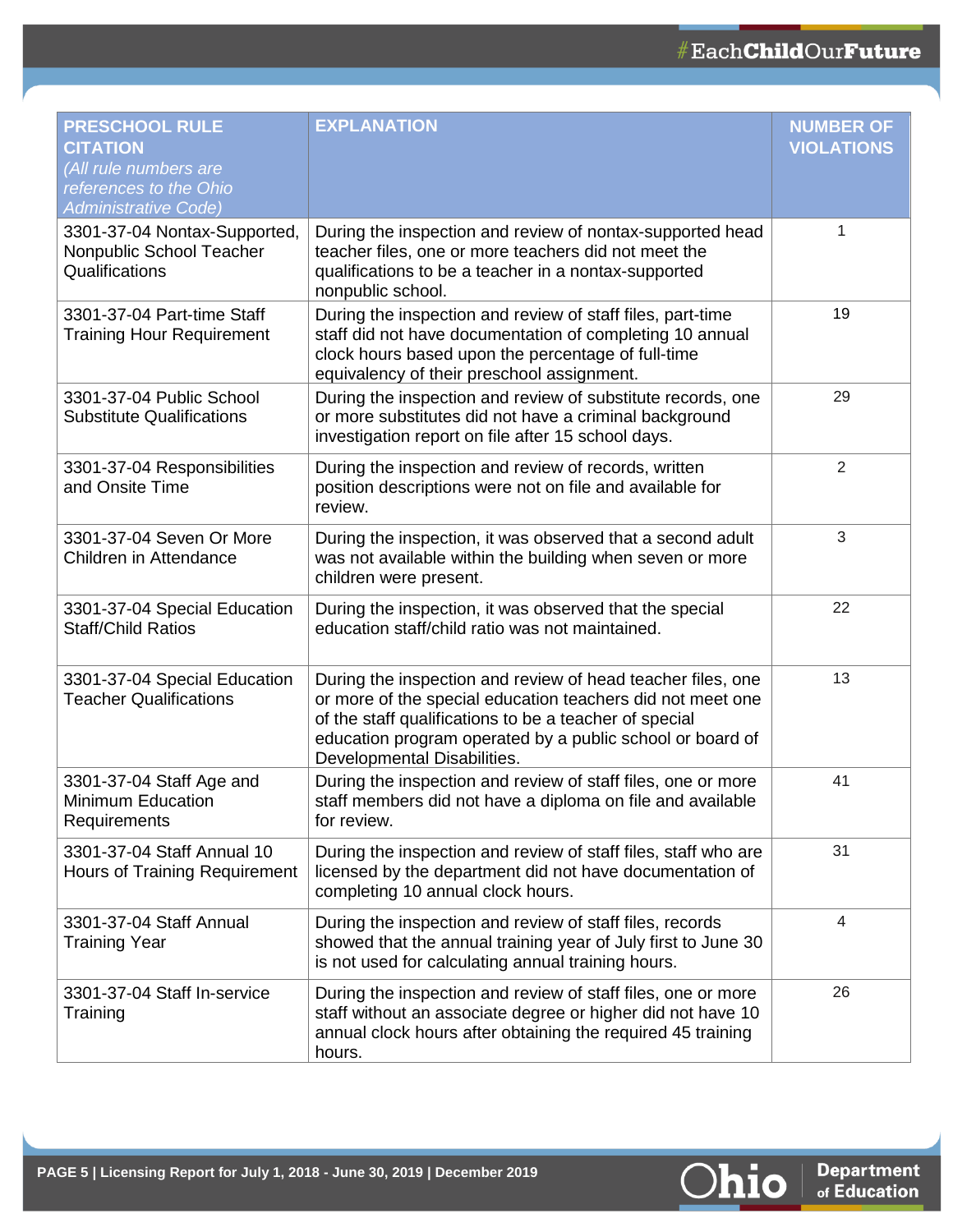| <b>PRESCHOOL RULE</b><br><b>CITATION</b><br>(All rule numbers are<br>references to the Ohio<br><b>Administrative Code)</b> | <b>EXPLANATION</b>                                                                                                                                                                                                                                                                                                                                            | <b>NUMBER OF</b><br><b>VIOLATIONS</b> |
|----------------------------------------------------------------------------------------------------------------------------|---------------------------------------------------------------------------------------------------------------------------------------------------------------------------------------------------------------------------------------------------------------------------------------------------------------------------------------------------------------|---------------------------------------|
| 3301-37-04 Staff In-service<br><b>Training Areas</b>                                                                       | During the inspection and review of staff files, one or more<br>staff counted in-service training hours that were not in any<br>of the following areas: child abuse recognition and<br>prevention.                                                                                                                                                            | 11                                    |
| 3301-37-04 Staff Medical<br><b>Statement</b>                                                                               | During the inspection and review of staff files one or more<br>staff members did not have a medical statement on file.                                                                                                                                                                                                                                        | 113                                   |
| 3301-37-04 Staff Physically<br><b>Present to Maintain Ratio</b>                                                            | During the inspection, it was observed that enough<br>preschool staff members were not physically present with<br>children to meet staff member/child ratio requirements.                                                                                                                                                                                     | 49                                    |
| 3301-37-04 Staff Training Hour<br><b>Requirement: Associates</b><br>Degree or Higher                                       | During the inspection and review of staff files, staff with an<br>associate degree or higher did not have documentation of<br>completing ten hours of in-service training.                                                                                                                                                                                    | 11                                    |
| 3301-37-04 Supervision of<br>Children                                                                                      | During the inspection, it was observed that a child was left<br>alone and unsupervised in the building.                                                                                                                                                                                                                                                       | 23                                    |
| 3301-37-04 Teacher<br>qualifications: Publicly Funded<br>Programs                                                          | During the inspection of the publicly funded program and<br>review of head teacher files, one or more teachers did not<br>meet the staff criteria established in section 3301.311 of<br>the Revised Code or was highly rated in Ohio's tiered<br>quality rating system under section 5140.30 of the Revised<br>Code. There was no evidence on-site to review. | 1                                     |
| 3301-37-04 Teacher<br><b>Qualifications: Operated by</b><br><b>Public School</b>                                           | During the inspection and review of head teacher files, one<br>or more teachers did not meet one of the staff<br>qualifications for a program operated by a public school.<br>No evidence was on-site for review.                                                                                                                                             | $\overline{2}$                        |
| 3301-37-04 Volunteers                                                                                                      | During the inspection, it was observed that volunteers are<br>regularly counted in the staff/child ratio without having a<br><b>BCII</b> investigation on file.                                                                                                                                                                                               | 1                                     |
| 3301-37-04 Teacher<br>qualifications: Publicly Funded<br>Programs                                                          | During the inspection of the publicly funded program and<br>review of head teacher files, one or more teachers did not<br>meet the staff criteria established in section 3301.311 of<br>the Revised Code or was highly rated in Ohio's tiered<br>quality rating system under section 5140.30 of the Revised<br>Code. There was no evidence on-site to review. | 1                                     |
| 3301-37-04 Teacher<br><b>Qualifications: Operated by</b><br><b>Public School</b>                                           | During the inspection and review of head teacher files, one<br>or more teachers did not meet one of the staff<br>qualifications for a program operated by a public school.<br>No evidence was on-site for review.                                                                                                                                             | $\overline{2}$                        |
| 3301-37-04 Volunteers                                                                                                      | During the inspection, it was observed that volunteers are<br>regularly counted in the staff/child ratio without having a<br>BCII investigation on file.                                                                                                                                                                                                      | 1                                     |

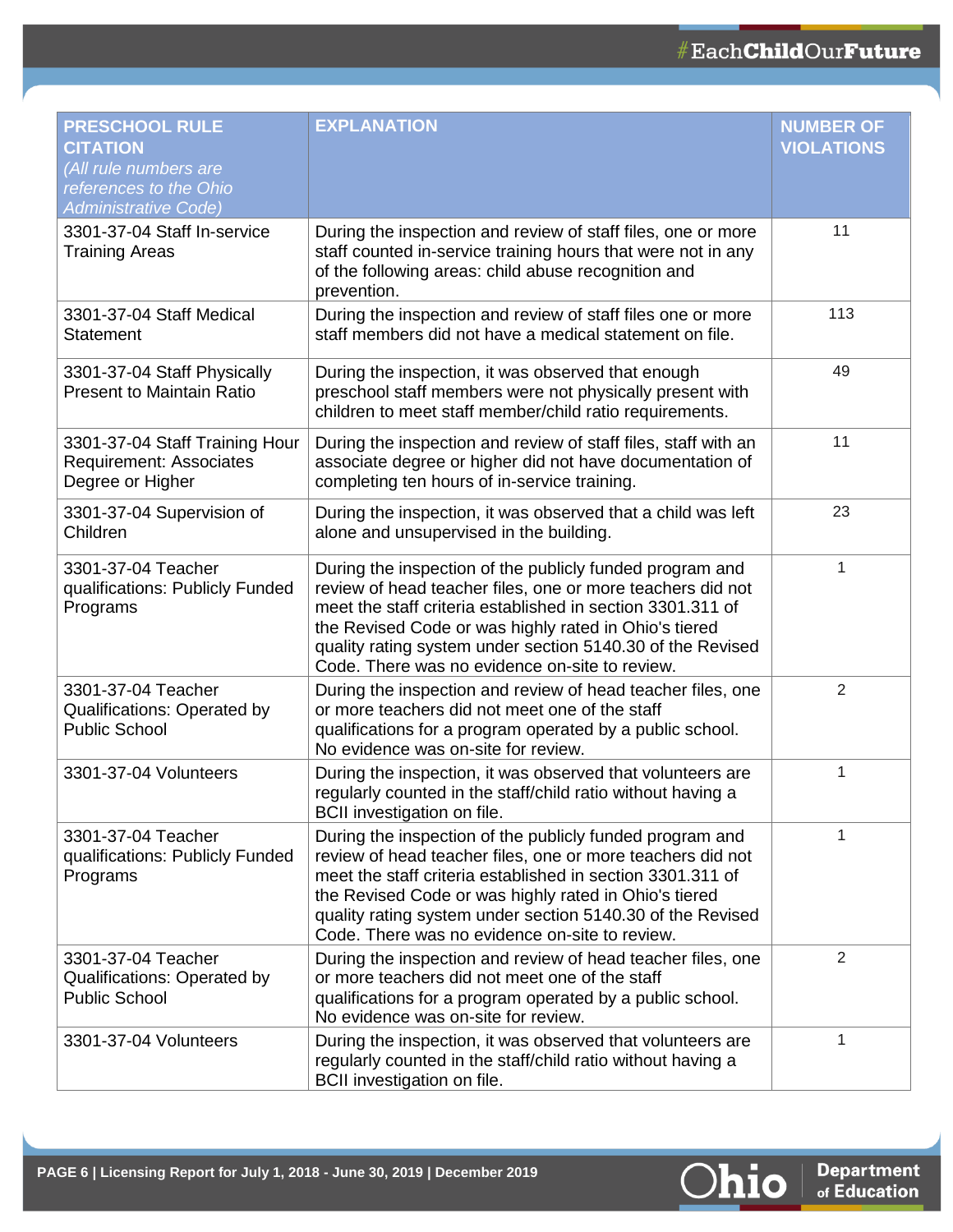| <b>PRESCHOOL RULE</b><br><b>CITATION</b><br>(All rule numbers are<br>references to the Ohio<br><b>Administrative Code)</b> | <b>EXPLANATION</b>                                                                                                                                                                                          | <b>NUMBER OF</b><br><b>VIOLATIONS</b> |
|----------------------------------------------------------------------------------------------------------------------------|-------------------------------------------------------------------------------------------------------------------------------------------------------------------------------------------------------------|---------------------------------------|
| 3301-37-05 Annual fire<br>Inspection                                                                                       | The fire inspection on file was more than 12 months old.                                                                                                                                                    | 96                                    |
| 3301-37-05 Facility<br>Requirements                                                                                        | During the inspection, the space was not used exclusively<br>by children enrolled in the program.                                                                                                           | 5                                     |
| 3301-37-05 Facility<br>requirements                                                                                        | During the inspection, wading pools were not made<br>inaccessible to children when adult supervision was not<br>available.                                                                                  | 1                                     |
| 3301-37-05 Indoor Space:<br>Square Footage, Exclusions,<br><b>Group Size and Barriers</b>                                  | There were more children in the space than the maximum<br>capacity allows. Each classroom has a square footage and<br>maximum capacity and the total number of children per<br>space is different for each. | 10                                    |
| 3301-37-05 Large Motor Play<br>Space                                                                                       | During the inspection, hazards were present on the play<br>space.                                                                                                                                           | 3                                     |
| 3301-37-05 Maintaining<br><b>Staff/Child Ratio</b>                                                                         | During the inspection, it was observed that child to staff<br>ratios were not maintained in the play space.                                                                                                 | 11                                    |
| 3301-37-05 Play Space:<br>Defined                                                                                          | During the inspection, it was observed that the play area is<br>not well defined to protect children from traffic, animals or<br>other hazards.                                                             | 1                                     |
| 3301-37-05 Play Space: Free<br>of Hazards                                                                                  | During the inspection, hazards were present on the play<br>space.                                                                                                                                           | $\overline{2}$                        |
| 3301-37-05 Play Space:<br>Protection from Falls and<br>Drainage                                                            | The surface of the outdoor play is not well drained.<br>Additional mulch is needed for the playground.                                                                                                      | 3                                     |
| 3301-37-06 Cots                                                                                                            | Cots were not labeled with the assigned child's name.<br>During the visit, there were some cots that did not have<br>cots labeled for each child.                                                           | 10                                    |
| 3301-37-06 Ease of Reaching<br><b>Play Materials</b>                                                                       | During the inspection, it was observed that children were<br>unable to select, remove and replace materials without<br>minimum assistance.                                                                  | 1                                     |
| 3301-37-06 Electrical Fans                                                                                                 | During the inspection, it was observed that electrical fans<br>used in classrooms could easily be tipped over.                                                                                              | $\overline{2}$                        |
| 3301-37-06 Electrical Outlets                                                                                              | During the inspection, there was one or more electrical<br>outlets uncovered while not in use.                                                                                                              | 36                                    |

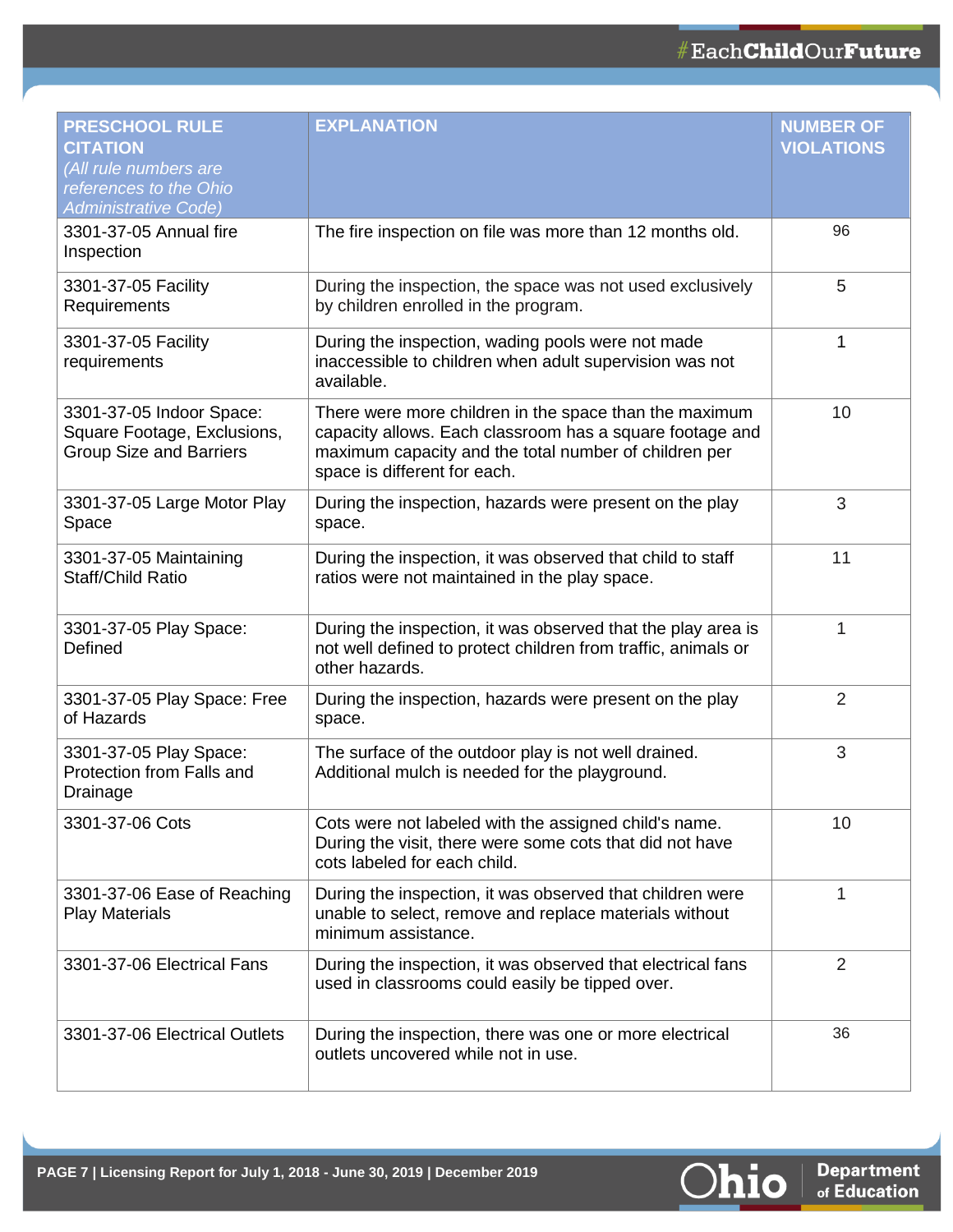| <b>PRESCHOOL RULE</b><br><b>CITATION</b><br>(All rule numbers are<br>references to the Ohio<br><b>Administrative Code)</b> | <b>EXPLANATION</b>                                                                                                                                                                                                                                                                                                                                                                                                   | <b>NUMBER OF</b><br><b>VIOLATIONS</b> |
|----------------------------------------------------------------------------------------------------------------------------|----------------------------------------------------------------------------------------------------------------------------------------------------------------------------------------------------------------------------------------------------------------------------------------------------------------------------------------------------------------------------------------------------------------------|---------------------------------------|
| 3301-37-06 First Aid Supplies                                                                                              | The first-aid kit did not have adequate supplies.<br>There weren't enough first-aid kits for the population.                                                                                                                                                                                                                                                                                                         | 3                                     |
| 3301-37-06 Furniture,<br>Materials, and Equipment                                                                          | During the inspection, it was observed that the quantity of<br>materials and equipment in the classroom was not enough<br>for the number of children enrolled.                                                                                                                                                                                                                                                       | 1                                     |
| 3301-37-06 Infant Sleeping<br><b>Restrictions: Cribs and Other</b><br>Equipment                                            | During the inspection, it was observed that infants could<br>sleep in other equipment other than a crib.                                                                                                                                                                                                                                                                                                             | 1                                     |
| 3301-37-06 Protective Mats                                                                                                 | During the inspection it was observed that there were no<br>protective mats under climbers.                                                                                                                                                                                                                                                                                                                          | 2                                     |
| 3301-37-06 Safe and Sanitary<br>Furniture, Materials,<br>Equipment                                                         | Safety and sanitation guidelines developed by the<br>department are not used for maintaining and cleaning<br>furniture, materials and equipment.                                                                                                                                                                                                                                                                     | 2                                     |
| 3301-37-06 Sanitizing Cots                                                                                                 | Cots and bedding are not cleaned with a germicidal<br>detergent and sanitized before assigning to another child.                                                                                                                                                                                                                                                                                                     | 3                                     |
| 3301-37-06 Storage of<br><b>Cleaning Supplies</b>                                                                          | During the inspection, it was observed that cleaning and<br>sanitizing supplies were within reach of children.                                                                                                                                                                                                                                                                                                       | 30                                    |
| 3301-37-06 Use of Space<br><b>Heaters</b>                                                                                  | During the inspection, a space heater was being used in<br>the classroom. There was no documentation from the<br>building or fire official indicating approval to use a space<br>heater.                                                                                                                                                                                                                             | 1                                     |
| 3301-37-07 Admission and<br><b>Withdrawal Policies</b>                                                                     | Upon review of the program's policies and procedures,<br>there is no information regarding the program's admission<br>and placement procedures.                                                                                                                                                                                                                                                                      | 39                                    |
| 3301-37-07 Annual Roster<br>Permission                                                                                     | Program policies and procedures are to include securing<br>permission from parents to be included in rosters.                                                                                                                                                                                                                                                                                                        | 24                                    |
| 3301-37-07 Annual Rosters                                                                                                  | Program policies and procedures are to include information<br>regarding preparing an annual roster for each group of<br>children and on request, programs must furnish the roster<br>to parents. The program does not have procedures for<br>preparing such roster and furnishing it to parents upon<br>request. Two classrooms did not have preschool parent<br>rosters created to share with parents if requested. | 7                                     |
| 3301-37-07 Behavior<br><b>Management and Discipline</b><br>Policy                                                          | The behavior management and discipline policy does not<br>include all the minimum requirements stated in rule 3301-<br>37-10 (Behavior management/discipline) of the<br>Administrative Code.                                                                                                                                                                                                                         | 14                                    |

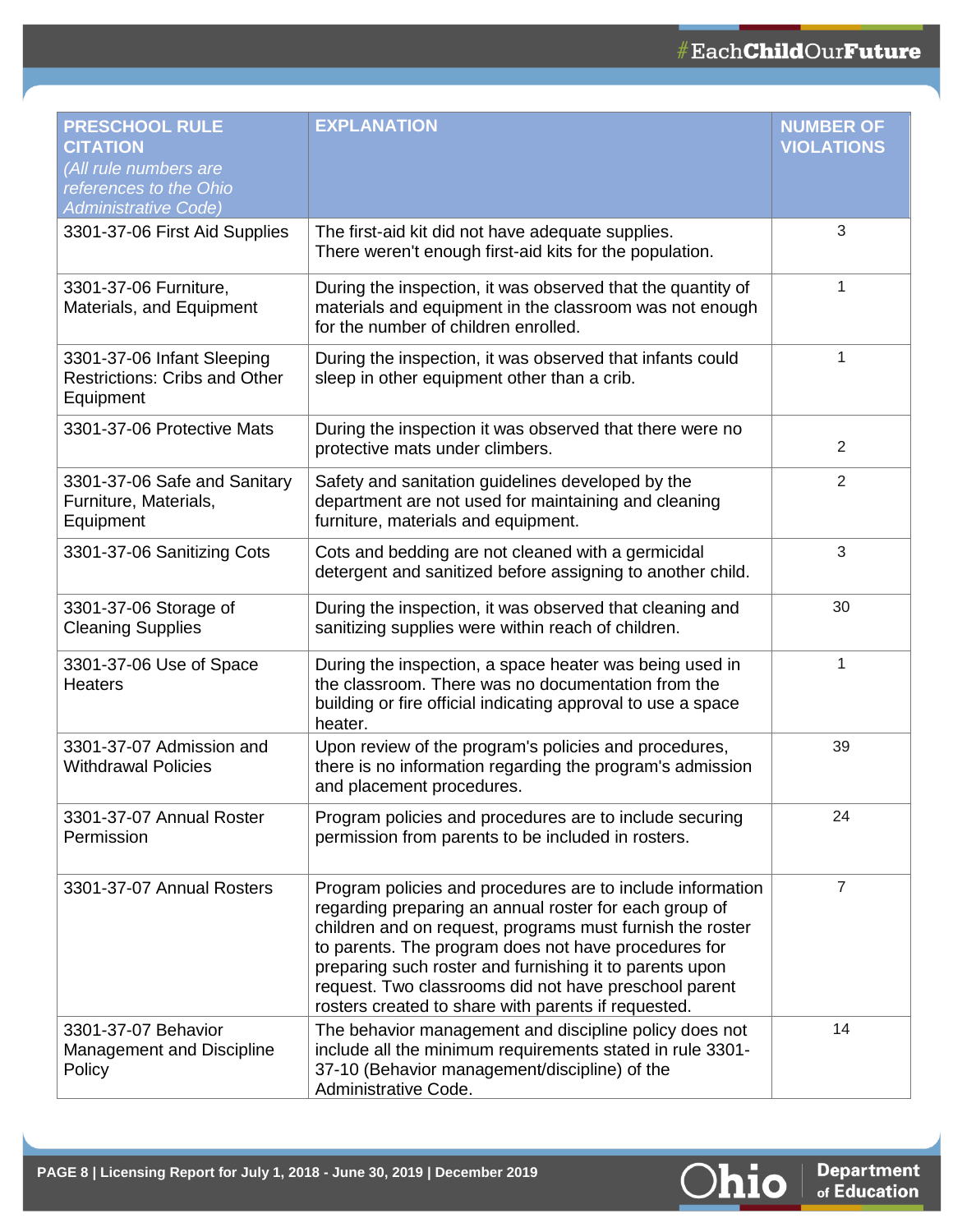| <b>PRESCHOOL RULE</b><br><b>CITATION</b><br>(All rule numbers are<br>references to the Ohio<br><b>Administrative Code)</b> | <b>EXPLANATION</b>                                                                                                                                                                                                                                                                                                                                        | <b>NUMBER OF</b><br><b>VIOLATIONS</b> |
|----------------------------------------------------------------------------------------------------------------------------|-----------------------------------------------------------------------------------------------------------------------------------------------------------------------------------------------------------------------------------------------------------------------------------------------------------------------------------------------------------|---------------------------------------|
| 3301-37-07 Child Abuse<br><b>Recognition and Prevention</b>                                                                | During the inspection, it was determined that there is not a<br>staff member that is trained in child abuse.                                                                                                                                                                                                                                              | 21                                    |
| 3301-37-07 Child Abuse<br><b>Recognition and Prevention</b><br>Training                                                    | On the day of the inspection, no staff member with a<br>current child abuse recognition and prevention course<br>based on an approved curriculum was on-site during the<br>time children were in attendance.                                                                                                                                              | 41                                    |
| 3301-37-07 Developmental<br><b>Materials and Equipment</b>                                                                 | Written policies reviewed during the inspection do not<br>address the selection and use of developmentally<br>appropriate materials, equipment and resources.                                                                                                                                                                                             | 1                                     |
| 3301-37-07 Developmental<br>Planning                                                                                       | Written policies reviewed during the inspection did not<br>include information regarding developmentally appropriate<br>program planning.                                                                                                                                                                                                                 | $\overline{2}$                        |
| 3301-37-07 Emergency Phone<br><b>Numbers</b>                                                                               | During the inspection, it was observed that emergency<br>numbers were not posted by each telephone.                                                                                                                                                                                                                                                       | 21                                    |
| 3301-37-07 Emergency<br><b>Procedure Postings</b>                                                                          | During the inspection, it was observed that all emergency<br>procedures had a map, but no evacuation route was<br>outlined on the map.                                                                                                                                                                                                                    | 10                                    |
| 3301-37-07 First-aid Training                                                                                              | Program policies and procedures do not state that at least<br>one preschool staff member with current first-aid training is<br>always available. Preschool staff members do not have<br>current first aid training.                                                                                                                                       | 42                                    |
| 3301-37-07 Group Rosters                                                                                                   | An annually prepared roster was not available for review.                                                                                                                                                                                                                                                                                                 | $6\phantom{1}6$                       |
| 3301-37-07 Health and Safety<br>Procedures: ODE Funded<br>Programs                                                         | This program receives funding through the department of<br>education. The program is required to have procedures<br>included for health and developmental screening as<br>described in the early learning program standards. There<br>were no procedures available for review.<br>Please add procedures for health screenings to your<br>parent handbook. | 5                                     |
| 3301-37-07 Injury Logs                                                                                                     | A log of injury is not maintained by the program.                                                                                                                                                                                                                                                                                                         | 1                                     |
| 3301-37-07 Management of<br>Communicable Disease Policy                                                                    | Program policies and procedures do not state that at least<br>one preschool staff member with current prevention,<br>recognition and management of communicable disease<br>training is always available.                                                                                                                                                  | 25                                    |
| 3301-37-07 Medical and<br><b>Dental Emergency Postings</b>                                                                 | During the inspection, it was observed that medical and<br>dental emergency procedures were not posted by each<br>telephone.                                                                                                                                                                                                                              | 42                                    |

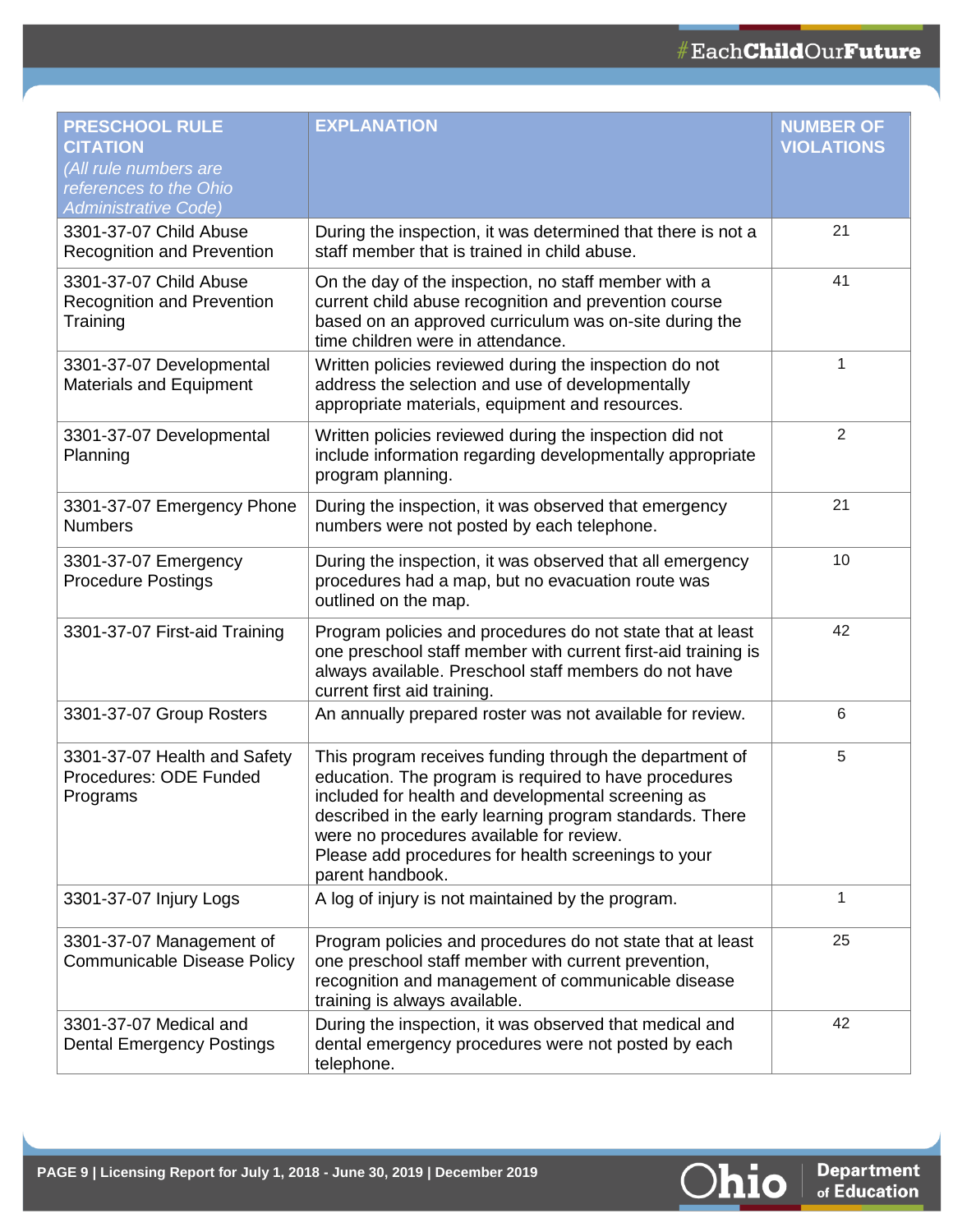| <b>PRESCHOOL RULE</b><br><b>CITATION</b><br>(All rule numbers are<br>references to the Ohio<br><b>Administrative Code)</b> | <b>EXPLANATION</b>                                                                                                                                                                                  | <b>NUMBER OF</b><br><b>VIOLATIONS</b> |
|----------------------------------------------------------------------------------------------------------------------------|-----------------------------------------------------------------------------------------------------------------------------------------------------------------------------------------------------|---------------------------------------|
| 3301-37-07 Medication<br><b>Administration Requirements</b>                                                                | No medication log was available for a medication being<br>given to a child. The log must include a log of the dosage,<br>date, and time each time medication is administered.                       | 102                                   |
| 3301-37-07 Program Rosters                                                                                                 | Program policies and procedures are to include securing<br>permission from parents to be included in rosters. The<br>program does not have procedures for securing such<br>permission from parents. | 5                                     |
| 3301-37-07 Record of Drills                                                                                                | During the inspection, there were months that did not have<br>a fire drill.                                                                                                                         | 15                                    |
| 3301-37-07 Supervision<br>Requirements                                                                                     | There were no written policies and procedures for<br>supervising grounds, play areas and other facilities when<br>scheduled for use by children.                                                    | 1                                     |
| 3301-37-07 Swimming: Staff<br><b>Ratio Policy</b>                                                                          | Swimming procedures do not include assurances for<br>providing enough preschool staff to meet ratio<br>requirements stated in rule 3301-37-04 of the<br>Administrative Code.                        | 1                                     |
| 3301-37-07 Transportation<br>Policies                                                                                      | During the inspection there were no transportation policies<br>available for review. Please add a policy regarding<br>transportation to your parent handbook.                                       | 7                                     |
| 3301-37-07 Unlimited Parent<br>Access                                                                                      | Program policies do not include allowing parents unlimited<br>access to the school during its hours of operation.                                                                                   | 17                                    |
| 3301-37-07: Injury Procedures                                                                                              | During the inspection, there were no written procedures<br>available for review that address notifying the parent when<br>a child is injured.                                                       | $\overline{7}$                        |
| 3301-37-08 Attendance<br>Records                                                                                           | Daily attendance records, including admission and<br>withdrawal records for children were not available for<br>review.                                                                              | 1                                     |
| 3301-37-08 Child Medical<br><b>Statement</b>                                                                               | A review of children records indicated that some medical<br>statements were more than 13 months old.                                                                                                | 167                                   |
| 3301-37-08 Child Medical<br><b>Statement Signed By Medical</b><br>Personnel                                                | A review of children records indicated that all medical<br>statements on file were provided by a physician,<br>physician's assistant, clinical nurse specialist or certified<br>nurse.              | 15                                    |
| 3301-37-08 Cumulative<br>Record                                                                                            | A review of children cumulative records revealed that the<br>names of persons to whom the child can be released was<br>not obtained for each child.                                                 | 50                                    |

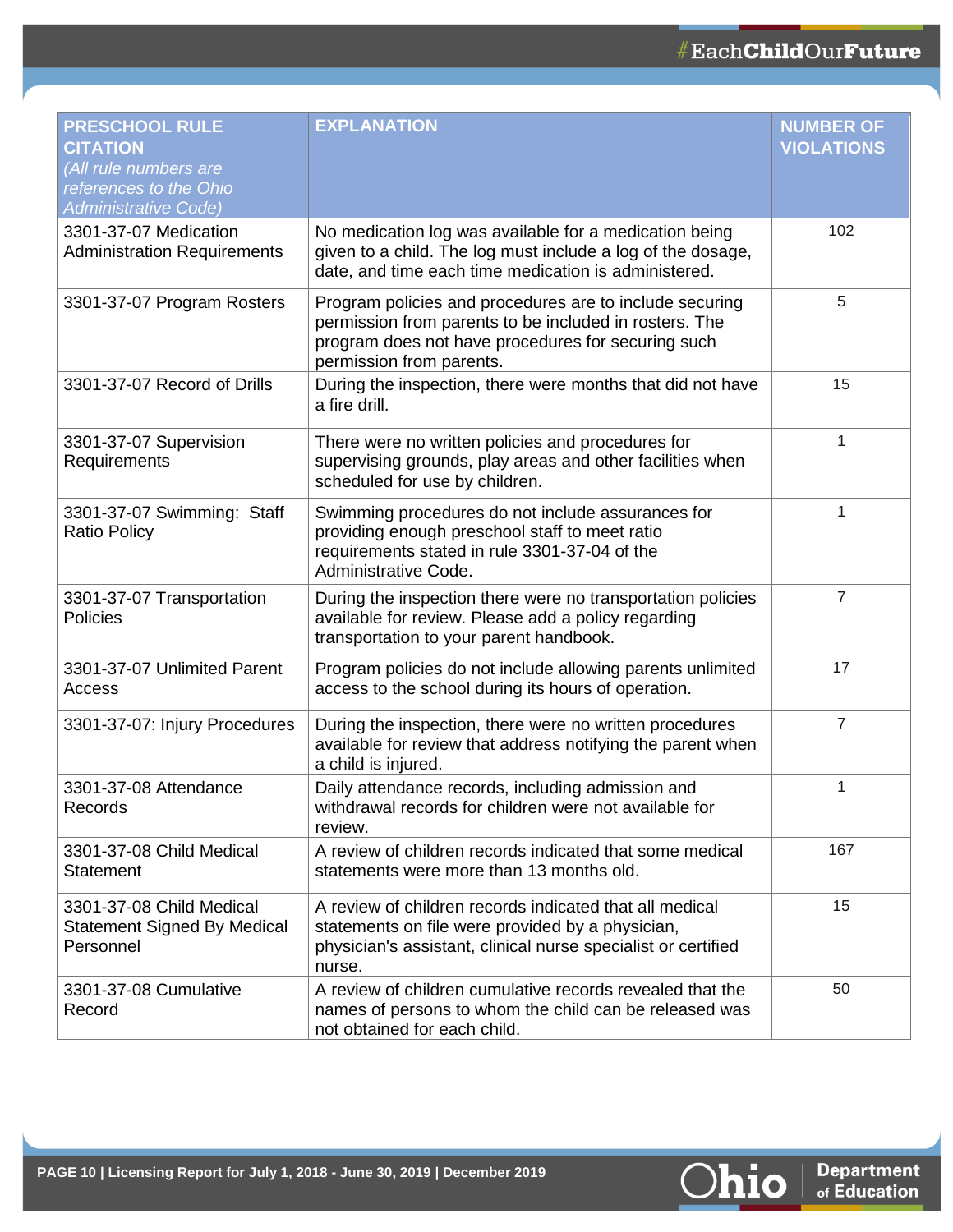| <b>PRESCHOOL RULE</b><br><b>CITATION</b><br>(All rule numbers are<br>references to the Ohio<br><b>Administrative Code)</b> | <b>EXPLANATION</b>                                                                                                                                                                                                     | <b>NUMBER OF</b><br><b>VIOLATIONS</b> |
|----------------------------------------------------------------------------------------------------------------------------|------------------------------------------------------------------------------------------------------------------------------------------------------------------------------------------------------------------------|---------------------------------------|
| 3301-37-08 Health Record:<br><b>Authorization to Administer</b><br>Medication                                              | A review of children's health records revealed that there<br>was no physician or dentist authorization and written<br>instructions to administer prescription medication to a child<br>enrolled in the program.        | 25                                    |
| 3301-37-08 Health Record:<br><b>Chronic Health Problems</b>                                                                | A review of children's health records revealed that the<br>health record for each child did not include a list of chronic<br>physical problems and hospitalization.                                                    | 10                                    |
| 3301-37-08 Health record:<br><b>Emergency Medical and</b><br><b>Dental Care</b>                                            | Permission from the parent for emergency medical and<br>dental care as required by section 3313.712 of the Revised<br>Code was not available during the inspection. Doctor and<br>dentist missing from emergency form. | 10                                    |
| 3301-37-08 Health Record:<br><b>Emergency Transportation</b><br>Permission                                                 | Permission for emergency transportation was not<br>documented for each child.                                                                                                                                          | 43                                    |
| 3301-37-08 Health Record:<br><b>Immunization Record</b>                                                                    | A review of children's health records revealed<br>immunization records were not on file for each child by the<br>first day of attendance.                                                                              | 35                                    |
| 3301-37-08 Health Record:<br>List of Allergies                                                                             | A review of children's health records revealed that a list of<br>allergies and treatments was not obtained for each child.                                                                                             | $\overline{2}$                        |
| 3301-37-08 Health Record:<br><b>List of Diseases</b>                                                                       | A review of children's health records revealed that a list of<br>diseases a child has had was not obtained for each child.                                                                                             | 4                                     |
| 3301-37-08 Health Record:<br><b>List of Medications</b>                                                                    | A review of children's health records revealed that a list of<br>medications, food supplements, modified diets or fluoride<br>supplements was not obtained for each child.                                             | $\overline{2}$                        |
| 3301-37-08 Health Record:<br><b>Medical Statement</b>                                                                      | A review of children's health records revealed that a<br>medical statement signed by a licensed physician,<br>physician's assistant, clinical nurse specialist or certified<br>nurse was not obtained for each child.  | 8                                     |
| 3301-37-08 Health record:<br><b>Physician and Dentist</b><br>Information                                                   | The health record of each child did not include the names,<br>addresses and telephone numbers of the child's physician<br>and dentist in case of emergency.                                                            | 64                                    |
| 3301-37-08 Required<br>Cumulative and Immunization<br><b>Records Due Dates</b>                                             | A review of children's cumulative and health records<br>indicated that all information was not obtained by first day<br>of attendance. Names of two emergency contacts not<br>listed.                                  | $\overline{4}$                        |
| 3301-37-09 Menus                                                                                                           | At the time of the inspection, menus for the week were not<br>posted.                                                                                                                                                  | 34                                    |

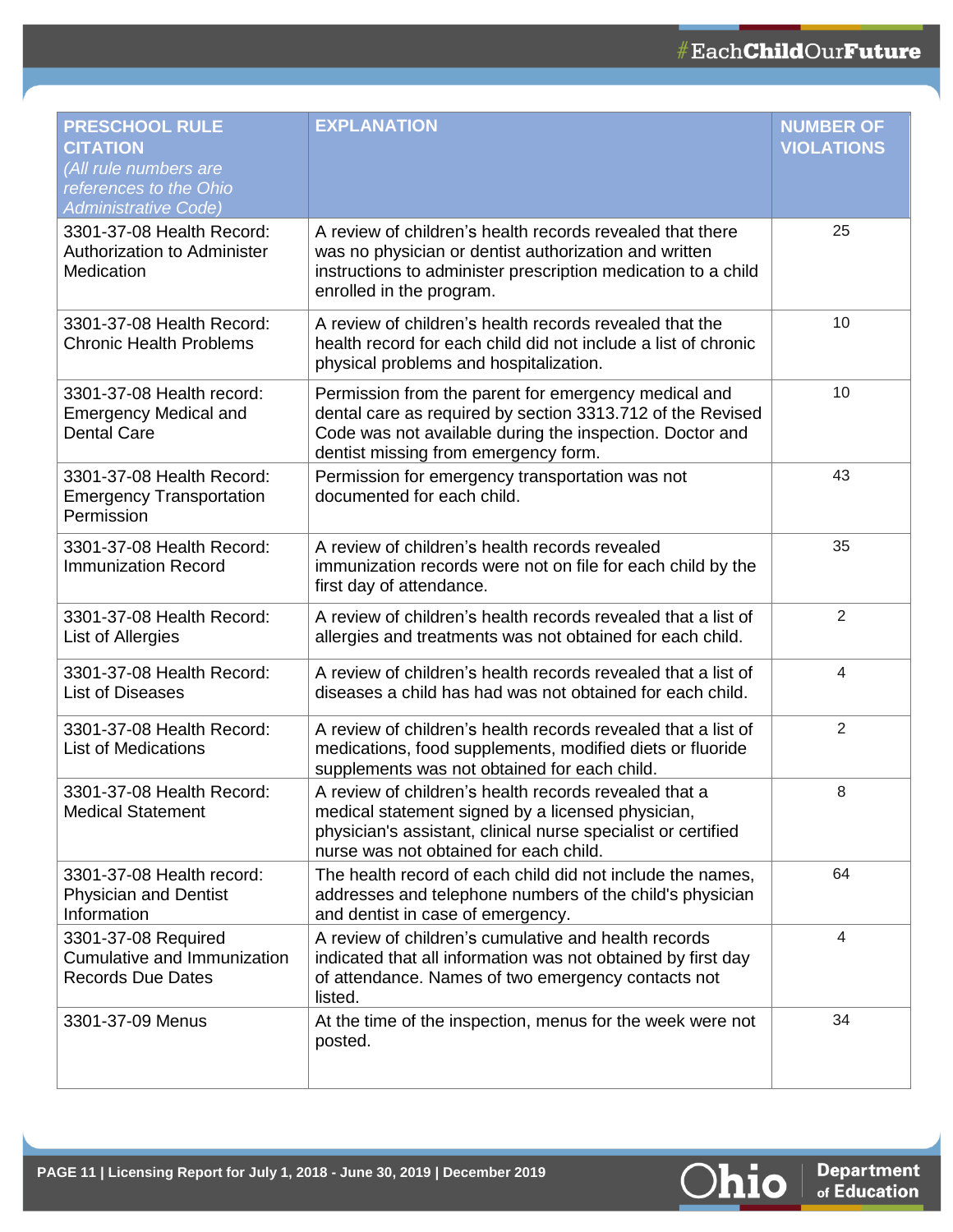| <b>PRESCHOOL RULE</b><br><b>CITATION</b><br>(All rule numbers are<br>references to the Ohio<br><b>Administrative Code)</b> | <b>EXPLANATION</b>                                                                                                                                                                                                                                                                                                        | <b>NUMBER OF</b><br><b>VIOLATIONS</b> |
|----------------------------------------------------------------------------------------------------------------------------|---------------------------------------------------------------------------------------------------------------------------------------------------------------------------------------------------------------------------------------------------------------------------------------------------------------------------|---------------------------------------|
| 3301-37-09 Nutritious Snack<br><b>Choices Provided</b>                                                                     | During the inspection, it was observed that parents provide<br>snacks. There was no documentation available for review<br>that indicates the program provides parents with<br>information on nutritious snack choices.                                                                                                    | 4                                     |
| 3301-37-10 Behavior<br>Management/Discipline Policy<br>Requirements                                                        | The program does not have a written discipline policy.                                                                                                                                                                                                                                                                    | $\overline{2}$                        |
| 3301-37-10 Staff<br>Responsibility for Behavior<br>Management/Discipline                                                   | The program's written discipline policy does not include<br>information regarding preschool staff in charge of children<br>are responsible for their discipline.                                                                                                                                                          | 19                                    |
| 3301-37-11 Communicable<br><b>Disease Training</b>                                                                         | On the day of the inspection, no staff member with current<br>prevention, recognition and management of communicable<br>disease training was on-site during the time that children<br>were in attendance.                                                                                                                 | 37                                    |
| 3301-37-11 Isolating and<br>Discharging an III Child                                                                       | The provision of laundering all linens and blankets used by<br>an ill child was not included in the communicable disease<br>management policy.                                                                                                                                                                            | 61                                    |
| 3301-37-11 Mildly III Child<br>Procedures                                                                                  | The communicable disease policy did not include<br>provisions regarding the care of a mildly ill child. 'Mildly ill<br>child' means a child who is experiencing minor common<br>cold symptoms, does not feel well enough to participate in<br>activities, but who is not exhibiting any communicable<br>disease symptoms. | 29                                    |
| 3301-37-11 Notification to<br>Parents: Exposed to<br><b>Communicable Disease</b>                                           | The communicable disease policy did not include<br>procedures for notifying all parents when children are<br>exposed to a diagnosed communicable disease.                                                                                                                                                                 | 21                                    |
| 3301-37-11 Parent Notification<br>of Child Illness                                                                         | A provision for immediately notifying the parent or guardian<br>when a child has symptoms of illness is not included in the<br>communicable disease management policy.                                                                                                                                                    |                                       |
| 3301-37-11 Reasons to isolate<br>and discharge child at some<br>during the day                                             | The communicable disease management policy does not<br>address the isolation of a child with unusual spots or<br>rashes, joint decisions between the director and the parent<br>or guardian as to when to discharge a child and observing<br>the child for communicable disease symptoms.                                 | 90                                    |
| 3301-37-11 Staff<br><b>Communicable Disease</b><br>Training                                                                | A person trained to recognize the common signs of<br>communicable disease or other illness was not available to<br>observe each child daily as he or she enters a group.                                                                                                                                                  | 10                                    |
| 3301-37-11 Staff Trained to<br>Recognize Communicable<br><b>Disease</b>                                                    | A person trained to recognize the common signs of<br>communicable disease or other illness was not available to<br>observe each child daily as he enters a group.                                                                                                                                                         | 17                                    |

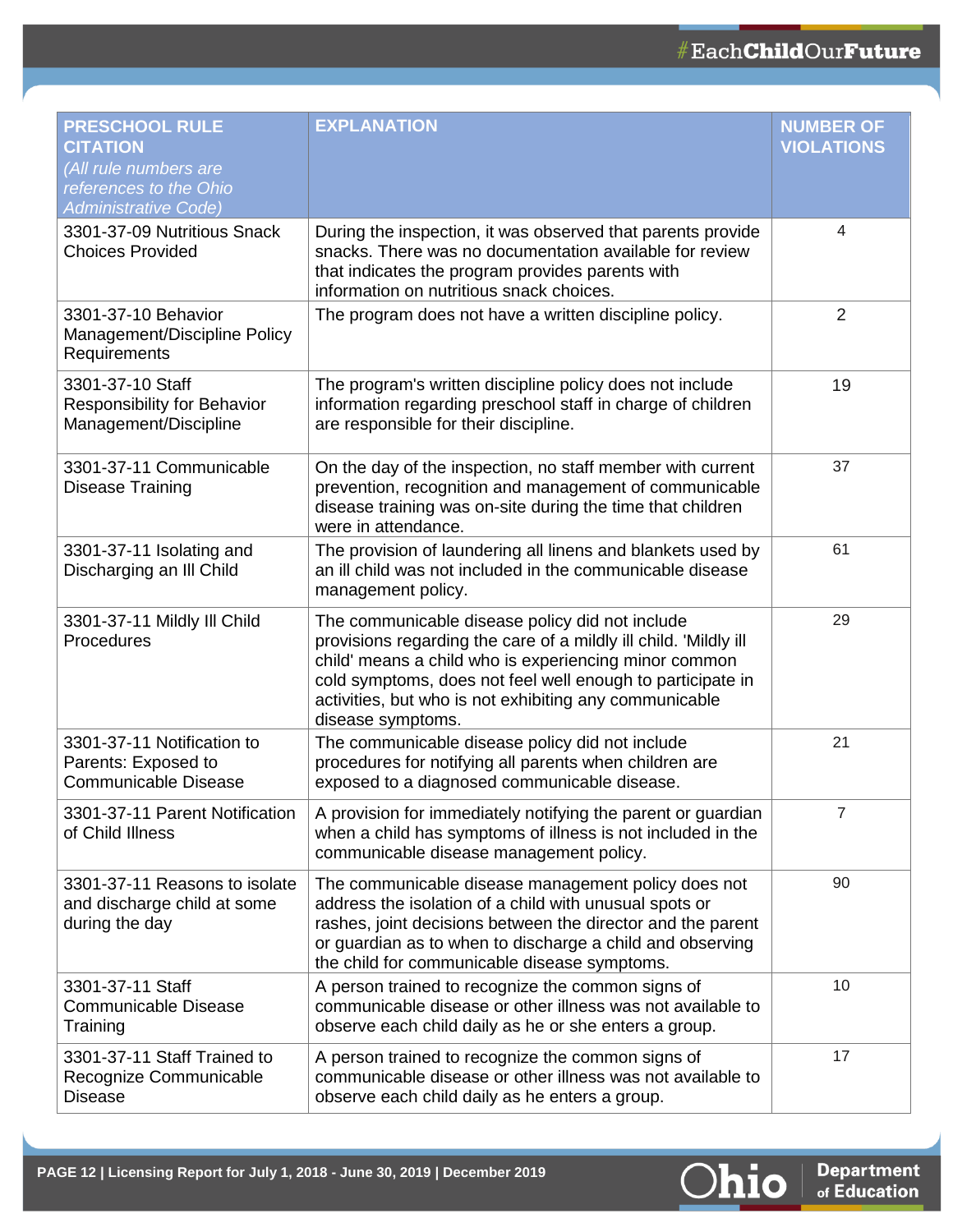| <b>PRESCHOOL RULE</b><br><b>CITATION</b><br>(All rule numbers are<br>references to the Ohio<br><b>Administrative Code)</b> | <b>EXPLANATION</b>                                                                                                                                                | <b>NUMBER OF</b><br>VIOLATIONS |
|----------------------------------------------------------------------------------------------------------------------------|-------------------------------------------------------------------------------------------------------------------------------------------------------------------|--------------------------------|
| 3301-37-11 Symptoms of<br><b>Illness</b>                                                                                   | The Communicable disease recognition and prevention<br>policy did not list all the signs and symptoms of illness<br>required for immediately discharging a child. | 54                             |
| 3301-37-12 Diapering and<br><b>Hand washing Facilities</b>                                                                 | Hand washing facilities were not available as required for<br>changing diapers for non-toilet trained children.                                                   |                                |
| 3301-37-12 Handling Soiled<br>Diapers That Are the<br>Program's Responsibility                                             | During the inspection, it was observed that the container<br>used for storing soiled diapers did not have a plastic liner<br>and/or a lid.                        | 5                              |
| 3301-37-12 Use of Disposable<br>Gloves                                                                                     | During the inspection, it was observed that disposable<br>gloves were not available for use during diaper changing.                                               |                                |

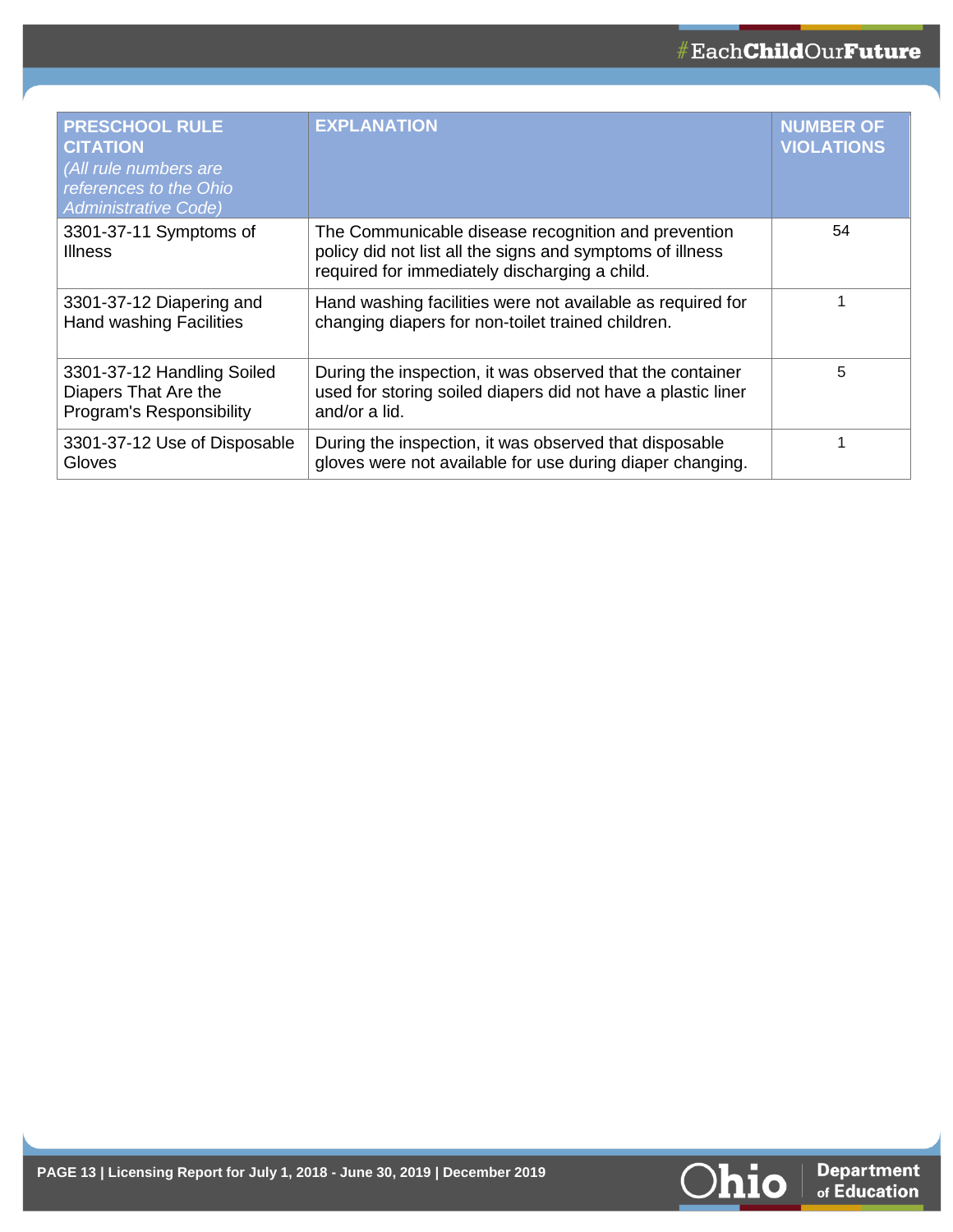| <b>SCHOOL-AGE CHILD CARE</b><br><b>RULE CITATION</b><br>(All rules are Ohio<br>Administrative Code) | <b>EXPLANATION</b>                                                                                                                                                                                                                                                                                                                                                         | <b>NUMBER OF</b><br><b>VIOLATIONS</b> |
|-----------------------------------------------------------------------------------------------------|----------------------------------------------------------------------------------------------------------------------------------------------------------------------------------------------------------------------------------------------------------------------------------------------------------------------------------------------------------------------------|---------------------------------------|
| 3301-32-02 Annual<br><b>Orientation Training</b>                                                    | During the inspection and review of staff files, there was no<br>documentation indicating that all staff received orientation<br>training within seven days of working with children annually.                                                                                                                                                                             | 26                                    |
| 3301-32-02 Community<br>Partners                                                                    | There are no written community partnership agreements that<br>confirms assurances are taken to safeguard children.                                                                                                                                                                                                                                                         | 1                                     |
| 3301-32-02 Criminal<br><b>Background Check</b>                                                      | On the day of the inspection, all staff members did not have<br>required criminal background check reports on file.                                                                                                                                                                                                                                                        | $\overline{7}$                        |
| 3301-32-02 Criminal<br><b>Background Check</b><br>Requirements                                      | On the day of the inspection, all staff members did not have<br>required criminal background check reports on file.                                                                                                                                                                                                                                                        | 27                                    |
| 3301-32-02 Non-guilty / Non-<br>conviction Statement                                                | On the day of the inspection, all staff, volunteers and responsible<br>individuals did not have the required signed non-guilty/non-<br>conviction statements on file. Statements are to be signed<br>annually.                                                                                                                                                             | 32                                    |
| 3301-32-02 Orientation<br>Training                                                                  | During the inspection and review of staff files, there was no<br>documentation indicating that all staff received orientation<br>training.                                                                                                                                                                                                                                 | 16                                    |
| 3301-32-02 Program Assistant<br>Qualifications                                                      | During the inspection and review of staff files, the program<br>assistant did not have a minimum of a high school diploma or<br>equivalent on file for review.                                                                                                                                                                                                             | 8                                     |
| 3301-32-02 Program Team<br><b>Leader Qualifications</b>                                             | During the inspection and review of staff files, the program team<br>leader did not have a minimum of a high school diploma or<br>equivalent on file for review.                                                                                                                                                                                                           | 1                                     |
| 3301-32-02 Staff In-Service<br><b>Documentation Requirements</b>                                    | During the inspection and review of staff files, documentation of<br>in-service training was incomplete. Documentation of completed<br>in-service training is to include the date, place, topic, program<br>coordinator's and presenter's signatures or, in the case of self-<br>study, the title, author/producer and annotated bibliography of<br>the self-study course. | 2                                     |
| 3301-32-02 Staff In-Service<br>Requirements                                                         | During the inspection and review of staff files, staff who do not<br>possess associate degrees or higher did not complete the<br>required annual five hours of in-service training after they<br>reached 45 hours.                                                                                                                                                         | 13                                    |
| 3301-32-02 Staff In-Service<br>Requirements: Associate<br>Degree or Higher                          | During the inspection and review of staff files, all staff with<br>associate degrees or higher did not complete the required<br>annual five hours of in-service training.                                                                                                                                                                                                  | 17                                    |
| 3301-32-02 Staff In-Service<br><b>Training Areas</b>                                                | During the inspection and review of staff files, all staff did not<br>accumulate in-service hours in approved training areas.                                                                                                                                                                                                                                              | 4                                     |

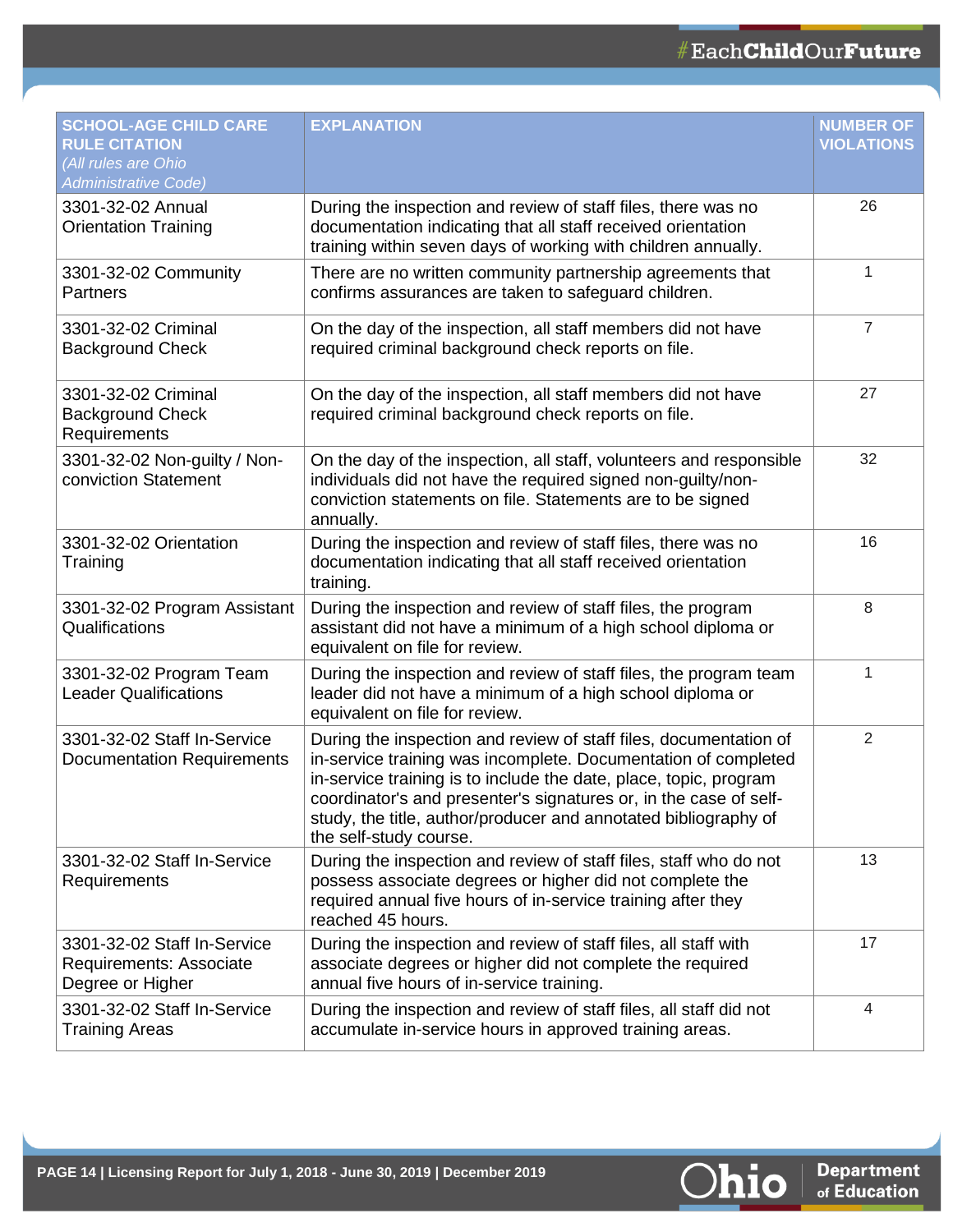| <b>SCHOOL-AGE CHILD CARE</b><br><b>RULE CITATION</b><br>(All rules are Ohio<br><b>Administrative Code)</b>          | <b>EXPLANATION</b>                                                                                                                                                                                                                                                                                                                                                                                                        | <b>NUMBER OF</b><br><b>VIOLATIONS</b> |
|---------------------------------------------------------------------------------------------------------------------|---------------------------------------------------------------------------------------------------------------------------------------------------------------------------------------------------------------------------------------------------------------------------------------------------------------------------------------------------------------------------------------------------------------------------|---------------------------------------|
| 3301-32-02 Staff In-Service<br><b>Training Sources</b>                                                              | During the inspection and review of staff files, all staff did not<br>accumulate in-service hours through approved sources.<br>Approved sources include postsecondary coursework, seminars,<br>workshops, conferences, structured observation of other<br>programs, topic specific staff meetings and orientation training.<br>Electronic media resource trainings and self-study may be used<br>for in-service training. | 2                                     |
| 3301-32-02 Staff Medical<br><b>Statements</b>                                                                       | On the day of the inspection, all staff did not have a medical<br>examination completed and on file.                                                                                                                                                                                                                                                                                                                      | 74                                    |
| 3301-32-02 Updating First<br>Aid, CPR, Child Abuse<br>Recognition and<br><b>Communicable Disease</b><br>Training    | During the inspection and review of staff files, files lacked<br>documentation that first aid, CPR, child abuse recognition and<br>prevention and management of communicable disease training<br>is obtained by staff according to the length of time required by<br>the approved organization.                                                                                                                           | 18                                    |
| 3301-32-03 Accessibility of<br>staff                                                                                | On the day of the inspection, there was one staff member on site<br>with the children; however, there was no other individual in the<br>building who was accessible to the program.                                                                                                                                                                                                                                       | 1                                     |
| 3301-32-03 Staff First Aid,<br>CPR, Child Abuse and<br><b>Communicable Disease</b><br><b>Training Certification</b> | On the day of the inspection no staff member with current valid<br>child abuse recognition and prevention certification was on site<br>during the time children were in attendance.                                                                                                                                                                                                                                       | 117                                   |
| 3301-32-03 Staff Meeting<br>Requirements Counted in<br>Ratio                                                        | During the inspection and review of staff records, it was<br>observed that one or more individuals were counted in the<br>staff/child ratios yet did not meet the requirements of rule 3301-<br>32-02 of the Administrative Code.                                                                                                                                                                                         | 3                                     |
| 3301-32-03 Staff/Child Ratios                                                                                       | On the day of the inspection, it was observed that staff/child<br>ratios were not maintained for each program site.                                                                                                                                                                                                                                                                                                       | 5                                     |
| 3301-32-03 Staff/Child Ratios<br>Based Upon Age of Children                                                         | On the day of the inspection, the following staff/child ratios were<br>not maintained: one staff member for children ages 5 to 10 and<br>one staff member for children ages 11 to 14. The preschool<br>children were in the same room and under the supervision of the<br>same teacher as the school age students.                                                                                                        | 4                                     |
| 3301-32-04 Annual fire<br>inspection                                                                                | On the day of the inspection, the program did not have a current<br>annual fire inspection available for review.                                                                                                                                                                                                                                                                                                          | 33                                    |
| 3301-32-04 Equipment                                                                                                | On the day of the inspection, sharp equipment was left in reach<br>of children.                                                                                                                                                                                                                                                                                                                                           | 1                                     |
| 3301-32-04 Emergency<br><b>Phone Numbers</b>                                                                        | On the day of the inspection, emergency service phone numbers<br>were not posted and readily accessible to program staff.                                                                                                                                                                                                                                                                                                 | 5                                     |
| 3301-32-04 Phone<br>Requirements                                                                                    | On the day of the inspection, emergency service phone numbers<br>were not posted and readily accessible to program staff.                                                                                                                                                                                                                                                                                                 | 4                                     |

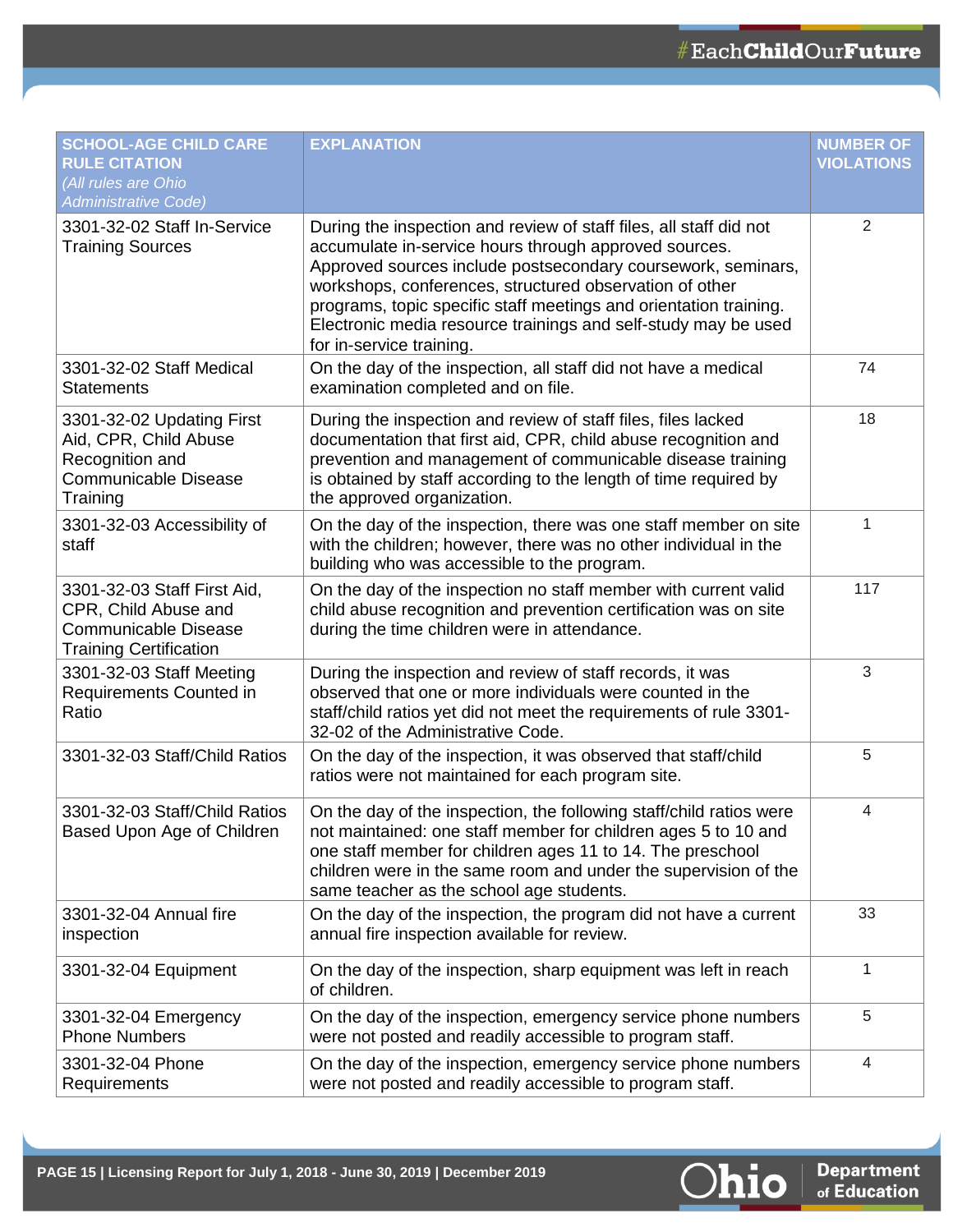| <b>SCHOOL-AGE CHILD CARE</b><br><b>RULE CITATION</b>                      | <b>EXPLANATION</b>                                                                                                                                                                                                                                                                                          | <b>NUMBER OF</b><br><b>VIOLATIONS</b> |
|---------------------------------------------------------------------------|-------------------------------------------------------------------------------------------------------------------------------------------------------------------------------------------------------------------------------------------------------------------------------------------------------------|---------------------------------------|
| (All rules are Ohio<br><b>Administrative Code)</b>                        |                                                                                                                                                                                                                                                                                                             |                                       |
| 3301-32-04 Storing Children's<br><b>Belongings</b>                        | On the day of the inspection, it was observed that space was not<br>provided for children to store their personal belongings.                                                                                                                                                                               | 1                                     |
| 3301-32-04 Indoor Primary<br>Space                                        | During the inspection and review of the indoor square footage,<br>there was not a minimum of 35 square feet per child.                                                                                                                                                                                      | $\overline{2}$                        |
| 3301-32-05 Curriculum                                                     | During the inspection and review of the curriculum, the<br>curriculum did not include health and safety skills.                                                                                                                                                                                             | 14                                    |
| 3301-32-05 Curriculum<br>Adapted for Children with<br><b>Disabilities</b> | During the inspection, it was observed the center's curriculum<br>was not adapted to the needs of children with disabilities.                                                                                                                                                                               | 3                                     |
| 3301-32-05 Curriculum<br>Addresses Needs of Children                      | During the inspection and review of the curriculum, the<br>curriculum was not adapted to address individual needs,<br>personal interests and developmental levels of children.                                                                                                                              | 8                                     |
| 3301-32-05 Equipment and<br>Materials Support Program<br>Plans            | During the inspection, it was observed that the quantity of<br>equipment, materials and furnishings was not enough for the<br>number children present and not age appropriate for the<br>children.                                                                                                          | 1                                     |
| 3301-32-05 Ombudsman<br>Information                                       | During the inspection, it was observed that the name and<br>telephone number of the department's ombudsman was not<br>posted in a place visible to parents.                                                                                                                                                 | 5                                     |
| 3301-32-05 Parent<br>Communication and<br><b>Involvement Policies</b>     | During the inspection, there were no written policies and<br>procedures for communicating with and involving parents<br>available for review.                                                                                                                                                               | 5                                     |
| 3301-32-05 Swimming<br>Facilities Inaccessible to<br>Children             | During the inspection, it was observed that swim facilities two or<br>more feet in depth were not fenced or otherwise inaccessible to<br>children when adult supervision was not available. Two wading<br>pools with water in them were right outside of the doors used to<br>access the outside play area. | 1                                     |
| 3301-32-05 Swimming<br>Permission                                         | During the inspection and review of children's records, one or<br>more swimming permission forms did not include the location of<br>the swimming/water play site.                                                                                                                                           | 2                                     |
| 3301-32-05 Written<br>Philosophy, Goals, Objectives,<br>and Daily Plans   | During the inspection, it was observed that the program did not<br>have written daily plans. The program also did not have written<br>goals and objectives or a written philosophy available for review.                                                                                                    | 23                                    |
| 3301-32-06 Emergency Drill<br>practice                                    | On the day of the inspection, there was no evidence or<br>documentation of quarterly drill practices.                                                                                                                                                                                                       | 16                                    |
| 3301-32-06 Emergency Plan                                                 | At the time of the inspection, the emergency plan did not<br>account for all the following emergencies: medical, dental,<br>environmental, threats of violence, fire, tornado, flood, loss of<br>power, loss of heat and loss of water.                                                                     | 5                                     |

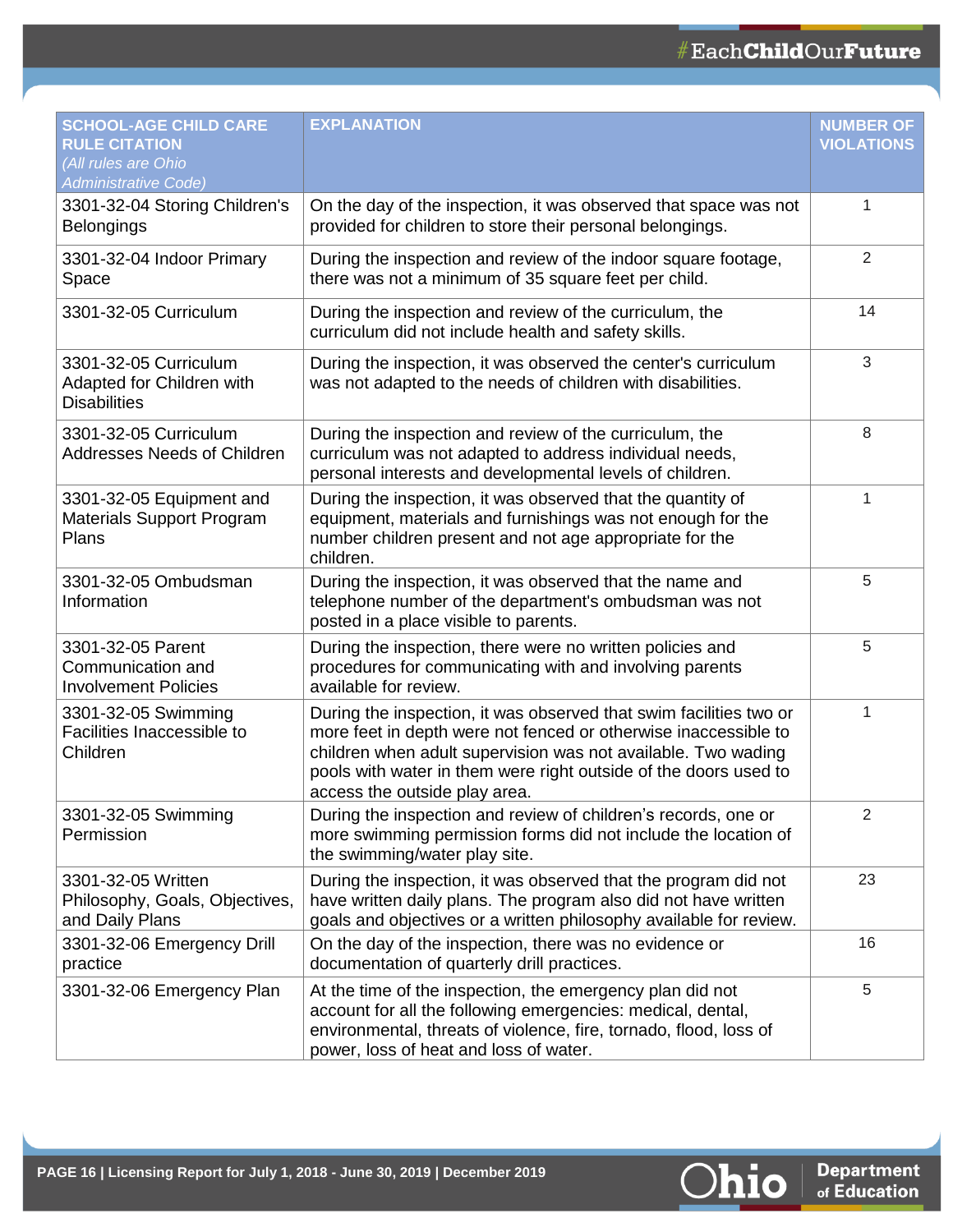| <b>SCHOOL-AGE CHILD CARE</b><br><b>RULE CITATION</b><br>(All rules are Ohio<br><b>Administrative Code)</b> | <b>EXPLANATION</b>                                                                                                                                                                                                                                                                                                                                             | <b>NUMBER OF</b><br><b>VIOLATIONS</b> |
|------------------------------------------------------------------------------------------------------------|----------------------------------------------------------------------------------------------------------------------------------------------------------------------------------------------------------------------------------------------------------------------------------------------------------------------------------------------------------------|---------------------------------------|
| 3301-32-06 First Aid Supplies                                                                              | At the time of the inspection, first-aid supplies and directions for<br>their use were not readily available in the building used by the<br>aftercare program.                                                                                                                                                                                                 | 2                                     |
| 3301-32-06 Health and Safety<br>Policies                                                                   | On the day of the inspection, there was no written health and<br>safety plan available for review.                                                                                                                                                                                                                                                             | 1                                     |
| 3301-32-06 Medication<br>Administration                                                                    | During the inspection and review of medication administration<br>records, medication is administered to children by employees<br>who are not health professionals and/or have not completed drug<br>administration training.                                                                                                                                   | 3                                     |
| 3301-32-06 Medication<br><b>Administration Policy</b><br>Requirements                                      | On the day of the inspection, the medication policy verified in the<br>school handbook did not meet licensing requirements for rule<br>3301-32-06(C) of the Administrative Code, including parents<br>administering the first dose of medication, storage of medications<br>for the aftercare program and medication administered by trained<br>staff members. | 8                                     |
| 3301-32-06 Medication<br><b>Administration: First Dose</b>                                                 | There was no policy regarding parents giving the first dose of<br>any newly prescribed medication.                                                                                                                                                                                                                                                             | 6                                     |
| 3301-32-06 Nondiscrimination<br>Policy                                                                     | During the inspection and review of the program's policies and<br>procedures, there was no information about nondiscrimination<br>services to children and their families based on race, religion,<br>cultural heritage, political beliefs, disability or marital status.                                                                                      | 1                                     |
| 3301-32-07 Food Procedures                                                                                 | During the inspection and review of program policies and<br>procedures, there were no written procedures for preparing,<br>handling and serving food and washing food, utensils and<br>equipment.                                                                                                                                                              | 1                                     |
| 3301-32-07 Meal and Snack<br>Menu                                                                          | During the inspection, a weekly menu was not planned, prepared<br>and posted.                                                                                                                                                                                                                                                                                  | 5                                     |
| 3301-32-07 Meal and Snack<br>Requirements                                                                  | During the inspection, a weekly menu was not planned, prepared<br>and posted.                                                                                                                                                                                                                                                                                  | 8                                     |
| 3301-32-08 Caring for A Mildly<br><b>III Child Procedures</b>                                              | During the inspection and review of the program's policies and<br>procedures, there were no policies and procedures for caring for<br>a mildly ill child.                                                                                                                                                                                                      | 6                                     |
| 3301-32-08 Communicable<br><b>Disease Chart</b>                                                            | During the inspection, the Ohio Department of Health's<br>'communicable disease chart' was not posted in a conspicuous<br>place for staff reference.                                                                                                                                                                                                           | 3                                     |
| 3301-32-08 Diagnosed<br><b>Communicable Disease</b><br>Notification                                        | During the inspection and review of the program's policies and<br>procedures, there were no policies and procedures for receiving<br>notification from the parent the same day when a child has been<br>excluded from school because the child is suspected of having a<br>communicable disease.                                                               | 4                                     |

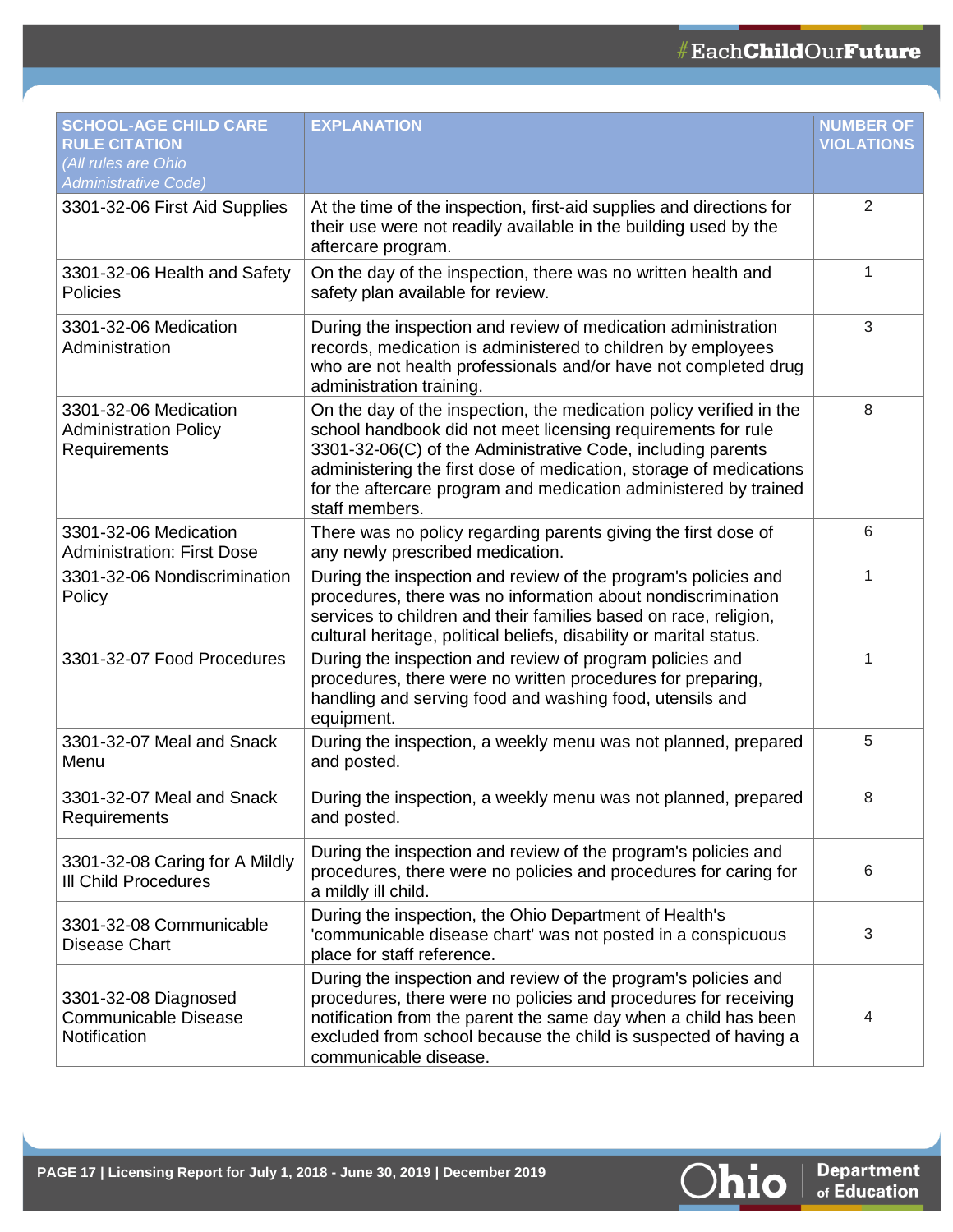| <b>SCHOOL-AGE CHILD CARE</b><br><b>RULE CITATION</b>                                 | <b>EXPLANATION</b>                                                                                                                                                                                                                                                           | <b>NUMBER OF</b><br><b>VIOLATIONS</b> |
|--------------------------------------------------------------------------------------|------------------------------------------------------------------------------------------------------------------------------------------------------------------------------------------------------------------------------------------------------------------------------|---------------------------------------|
| All rules are Ohio<br><b>Administrative Code)</b>                                    |                                                                                                                                                                                                                                                                              |                                       |
| 3301-32-08 Management of<br><b>Communicable Disease Policy</b>                       | During the inspection, there were no written policies and<br>procedures for the management of communicable disease<br>available for review. The requirements for licensing are available<br>in rule 3301-32-08 of the Ohio Administrative Code and on<br>education.ohio.gov. | 9                                     |
| 3301-32-08 Management of<br><b>Communicable Disease Policy</b><br>B                  | During the inspection, the Ohio Department of Health's<br>'communicable disease chart' was not posted in a conspicuous<br>place for staff reference.                                                                                                                         | 2                                     |
| 3301-32-08 Parent Notified of<br><b>Child's Illness</b>                              | During the inspection and review of policies and procedures,<br>there were no policies and procedures for notifying parents of a<br>child who has been observed with signs or symptoms of illness.                                                                           | 2                                     |
| 3301-32-08 Reasons to<br>Isolate and Discharge Child at<br>Some Point During the Day | During the inspection and review of the handbook, the handbook<br>does not include elevated temperature, lice, sore throat, usual<br>spots and rashes and vomiting.                                                                                                          | 7                                     |
| 3301-32-08 Staff Trained to<br>Recognize Communicable<br><b>Diseases</b>             | During the inspection, a review of staff records and staff<br>schedules indicated that a person training to recognize signs of<br>communicable disease did not observe each child as the child<br>entered the group.                                                         | 9                                     |
| 3301-32-08 Symptoms of<br><b>Illness</b>                                             | During the inspection and review of handbook, the handbook did<br>not include all signs and symptoms required by rule.                                                                                                                                                       | 14                                    |
| 3301-32-09 Abuse and<br><b>Neglect Protection</b>                                    | During the inspection and review of the program's discipline<br>policy, the policy did not address that the program will neither<br>abuse nor neglect children.                                                                                                              | 3                                     |
| 3301-32-09 Discipline<br><b>Restrictions</b>                                         | The program's discipline policy does not include the following<br>restriction: No child shall be placed in a locked room or otherwise<br>confined in an enclosed area such as a closet, a box or a similar<br>cubicle.                                                       | 18                                    |
| 3301-32-09 Excluding<br><b>Children for Disciplinary</b><br>Reasons                  | During the inspection and review of the program's discipline<br>policy, the policy did not address exclusion from the program for<br>disciplinary reasons                                                                                                                    | 1                                     |
| 3301-32-09 Parent Provided<br><b>Written Discipline Policy</b>                       | During the inspection, there was no policy or documentation<br>available for review regarding parents being provided a copy of<br>the program's written discipline policy that included the behavior<br>discipline laws.                                                     | 2                                     |
| 3301-32-09 Staff<br><b>Responsibility for Discipline</b>                             | The program's written discipline policy does not state that<br>school-age child care staff are responsible for the discipline of<br>the children under their supervision.                                                                                                    | $\sqrt{3}$                            |
| 3301-32-09 Written Discipline<br>Policy                                              | During the inspection, a written discipline policy was not<br>available for review.                                                                                                                                                                                          | 8                                     |

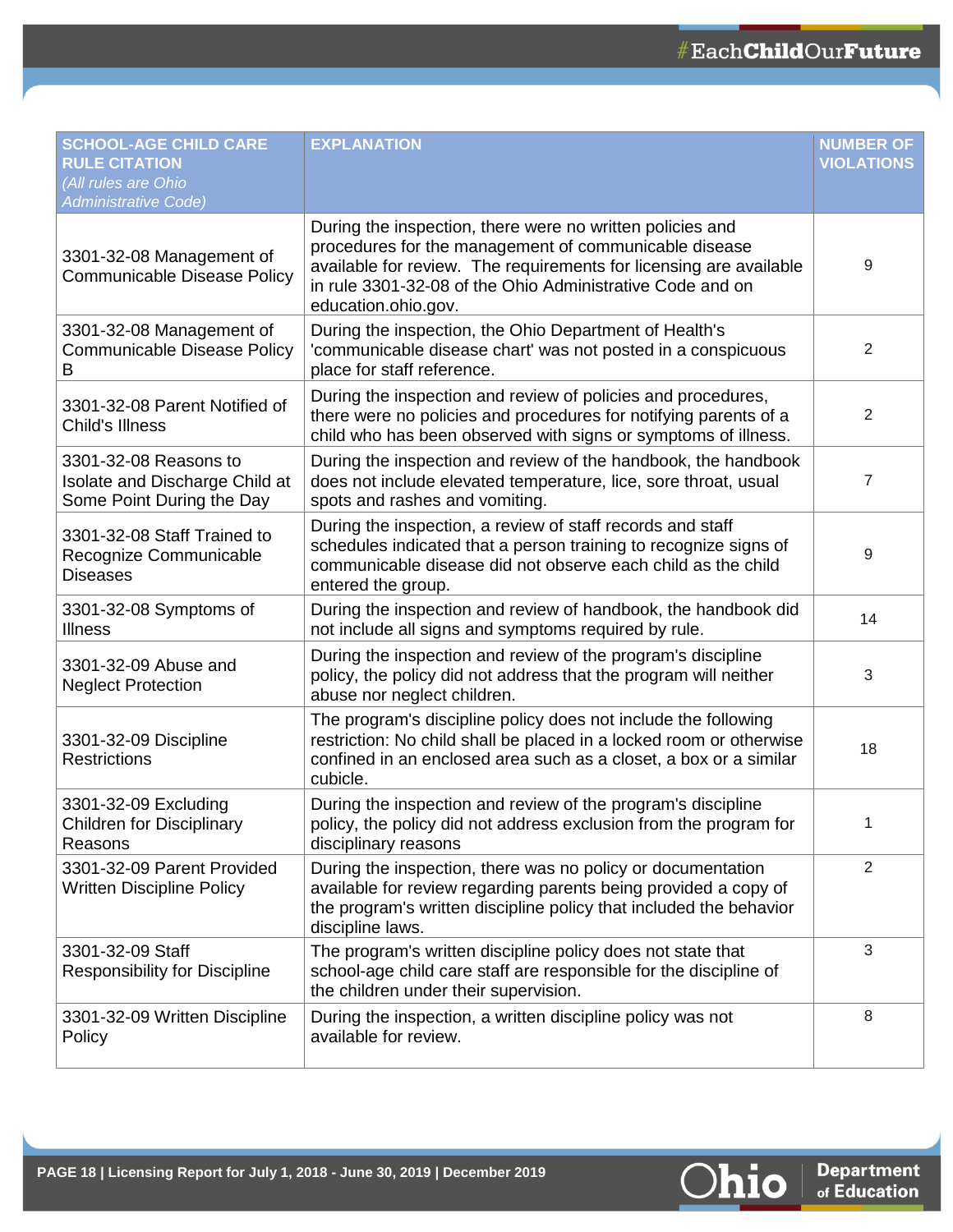| <b>SCHOOL-AGE CHILD CARE</b><br><b>RULE CITATION</b><br>(All rules are Ohio<br><b>Administrative Code)</b> | <b>EXPLANATION</b>                                                                                                                                                                                                                                                          | <b>NUMBER OF</b><br><b>VIOLATIONS</b> |
|------------------------------------------------------------------------------------------------------------|-----------------------------------------------------------------------------------------------------------------------------------------------------------------------------------------------------------------------------------------------------------------------------|---------------------------------------|
| 3301-32-10 Accident Records                                                                                | During the inspection and review of the program's policies and<br>procedures, there was no information regarding recording and<br>reporting accidents.                                                                                                                      | 2                                     |
| 3301-32-10 Admission and<br><b>Registration Policy</b><br>Requirements                                     | During the inspection and review of documents, the ages of<br>children the program serves was not included in the program's<br>policies and procedures.                                                                                                                     | $\mathbf 1$                           |
| 3301-32-10 Child Abuse and<br><b>Neglect Reporting</b>                                                     | During the inspection and review of the program's policies and<br>procedures, there was no information regarding reporting child<br>abuse and neglect.                                                                                                                      | 4                                     |
| 3301-32-10 Child Data Privacy                                                                              | During the inspection and review of the program's policies and<br>procedures, there was no information regarding child data<br>privacy provisions.                                                                                                                          | 3                                     |
| 3301-32-10 Child Information:<br><b>Emergency Transportation</b>                                           | During the inspection and review of children's records, individual<br>records did not include parental consent for first aid, medication<br>and transportation to an emergency care facility.                                                                               | 2                                     |
| 3301-32-10 Child Information:<br><b>Health History</b>                                                     | During the inspection, children's information on special medical<br>or health needs, allergies and dietary restrictions was not<br>available for review.                                                                                                                    | 4                                     |
| 3301-32-10 Child Information:<br>Injury reports                                                            | During the inspection and review of children's records, individual<br>records did not include injury reports and/or the program did not<br>notify parents when their children were injured and did not<br>maintain a log of such reports.                                   | 2                                     |
| 3301-32-10 Child Information:<br><b>Physician/Dentist</b>                                                  | During the inspection and review of children's records, individual<br>records did not include the name and telephone number of the<br>child's physician, dentist or other health care providers.                                                                            | 14                                    |
| 3301-32-10 Child Information:<br><b>Transportation from Program</b><br>Authorization                       | During the inspection and review of children's records, individual<br>records did not include parental designations of authorized<br>persons to take the child from the program.                                                                                            | 2                                     |
| 3301-32-10 Child Information:<br><b>Authorization to Take Child</b><br>From Program                        | During the inspection and review of child records, the telephone<br>numbers of three authorized persons who can take children from<br>the program in the event of an emergency was omitted from<br>records.                                                                 | 5                                     |
| 3301-32-10 Child Information:<br><b>Emergency Transportation</b>                                           | During the inspection and review of children's records, individual<br>records did not include parental consent for first aid, medication<br>and transportation to an emergency care facility.                                                                               | 5                                     |
| 3301-32-10 Child Information:<br><b>Health History</b>                                                     | During the inspection, child information on special medical or<br>health needs, allergies and dietary restrictions was not available<br>for review. Special medical and health needs, allergies and<br>dietary restrictions are to be included in individual child records. | 2                                     |
| 3301-32-10 Child Information:<br><b>Medication Administration</b>                                          | During the inspection and review of child records, individual<br>records did not include a signed parental permission slip for<br>administration of medication and a log of medication<br>administration.                                                                   | $\overline{2}$                        |

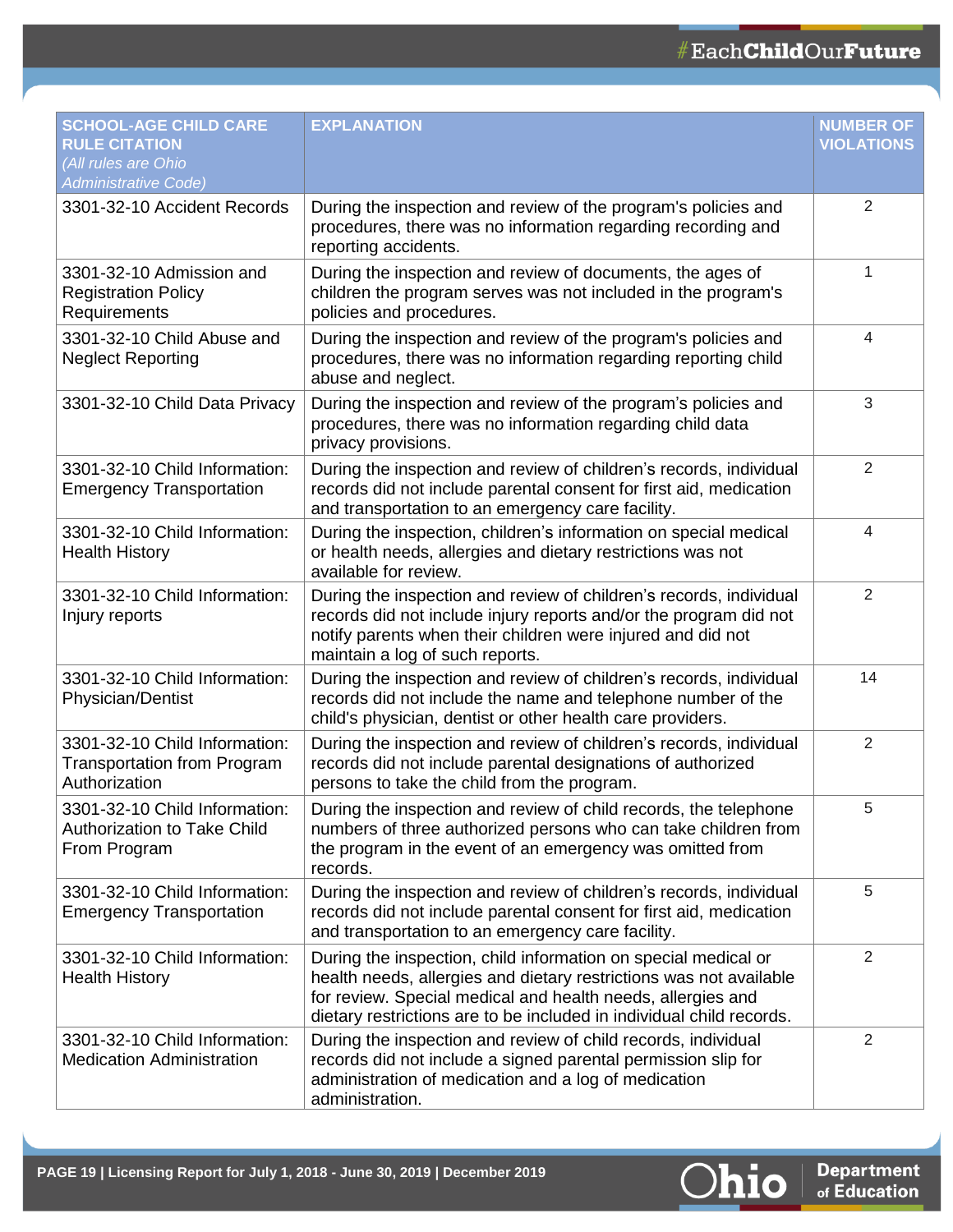| <b>SCHOOL-AGE CHILD CARE</b><br><b>RULE CITATION</b><br>(All rules are Ohio<br><b>Administrative Code)</b> | <b>EXPLANATION</b>                                                                                                                                                                                                                                                                                                                                                                                                       | <b>NUMBER OF</b><br><b>VIOLATIONS</b> |
|------------------------------------------------------------------------------------------------------------|--------------------------------------------------------------------------------------------------------------------------------------------------------------------------------------------------------------------------------------------------------------------------------------------------------------------------------------------------------------------------------------------------------------------------|---------------------------------------|
| 3301-32-10 Child Information:<br><b>Three Emergency Contacts</b>                                           | During the inspection and review of children's records, the<br>telephone numbers of three authorized persons who can take<br>children from the program in the event of an emergency was<br>omitted from records.                                                                                                                                                                                                         | 14                                    |
| 3301-32-10 Continuity of Care                                                                              | During the inspection and review of the program's policies and<br>procedures, there was no information regarding the continuity of<br>care.                                                                                                                                                                                                                                                                              | 2                                     |
| 3301-32-10 Distribution of<br><b>Policies and Procedures</b>                                               | During the inspection, there was no information available for<br>review that showed parents and staff are provided with a copy of<br>the program's policies and procedures.                                                                                                                                                                                                                                              | 2                                     |
| 3301-32-10 Excluding III<br><b>Children and Reporting</b><br><b>Communicable Diseases</b>                  | During the inspection and review of the program's policies and<br>procedures, there were no policies and procedures for handling<br>and/or excluding ill children from the program.                                                                                                                                                                                                                                      | 2                                     |
| 3301-32-10 License,<br>Compliance Report, and<br><b>Corrective Action Plan</b>                             | During the inspection, the most recent compliance report was not<br>posted.                                                                                                                                                                                                                                                                                                                                              | 21                                    |
| 3301-32-10 Medication<br><b>Administration Policy: Staff</b><br>Training                                   | During the inspection and review of the program's medication<br>policies and procedures, administration of medication by<br>authorized staff was not included. Rule 3301-32-06(C) of the<br>Administrative Code and section 3313.713 of the Revised Code<br>lists the requirements for administering medication.                                                                                                         | 5                                     |
| 3301-32-10 Parent<br><b>Participation Regarding</b><br>Program Design and<br>Evaluation                    | During the inspection and review of the program's policies and<br>procedures, there was no information regarding parent<br>participation in designing and evaluating the program.                                                                                                                                                                                                                                        | 3                                     |
| 3301-32-10 Personnel Polices<br>Available                                                                  | During the inspection and review of program documents, there<br>was no information regarding personnel polices being available<br>to staff.                                                                                                                                                                                                                                                                              | 1                                     |
| 3301-32-10 Snack and Meal<br>Requirements                                                                  | During the inspection and review of the program's meal and<br>snack policies and procedures, policies and procedures did not<br>meet the meal requirements as required of rule 3301-32-07(A)-<br>(D) of the Administrative Code.                                                                                                                                                                                         | 1                                     |
| 3301-32-10 Staff Record<br>Requirements                                                                    | During the inspection and review of staff records, records did not<br>include documentation of education and/or related experience,<br>medical statement, record of in-service training (15 hours<br>annually until all staff have reached 45 hours unless the staff<br>member has at least an associate degree, then five hours<br>annually thereafter), non-guilty/non-conviction and/or criminal<br>background check. | 13                                    |
| 3301-32-10 Staff/Parent<br><b>Communication Regarding</b><br>Program                                       | During the inspection and review of the program's policies and<br>procedures, there was no information regarding communication<br>with and involvement of parents.                                                                                                                                                                                                                                                       | 1                                     |